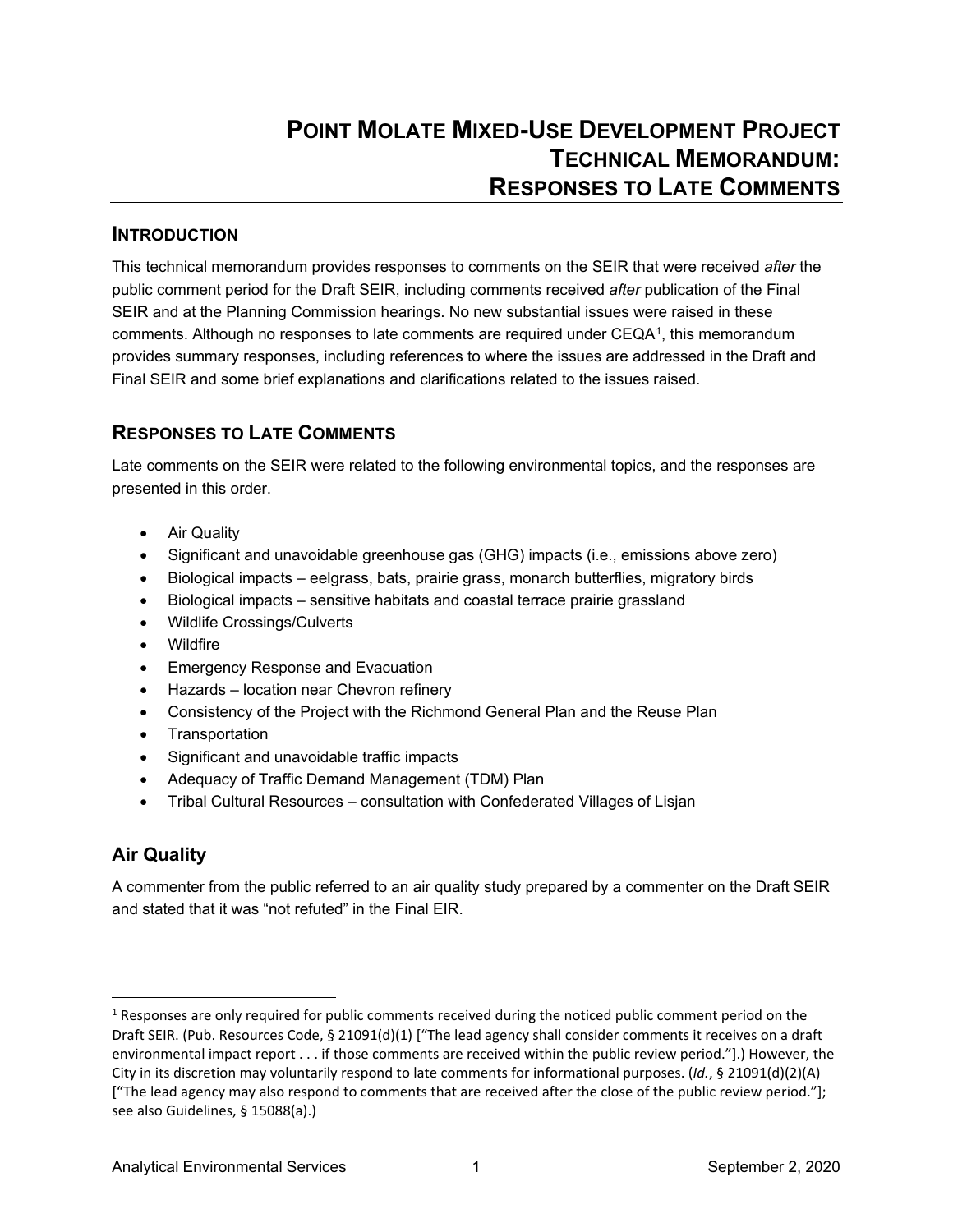An air quality study by SWAPE was submitted as an attachment to the Citizen for East Shore Parks Community Plan letter (Comment Letter O15 of the Response to Comments Document). Responses to the concerns raised in the SWAPE study have already been addressed in detail in the Response to Comments document in the responses to Comments O15-49 through O15-81 (see pages 4-717 through 4-735 of the Response to Comments Document). As noted in these responses, the SWAPE study focused on the potential air quality impacts of a version of the Community Plan, and not of the Modified Project analyzed in the SEIR. Responses to Comments O15-49 through O15-81 provide detailed responses refuting the comments in the SWAPE study, including comments regarding adequacy of the air quality analysis in the SEIR, including level of detail required for alternatives, HRA methodology, and modelling assumptions.

#### **Significant and Unavoidable GHG Impacts (i.e., emissions above zero)**

Clarification was requested regarding the determination of Significant and Unavoidable Impacts relating to GHG emissions.

GHG impacts are addressed in Impact 4.2.7 of the SEIR. There are no established thresholds for GHG emissions, so City staff decided to use a conservative net zero GHG threshold. This means that any GHG emissions exceeding zero would be considered significant. The SEIR determined that the Project would result in unmitigated GHG emissions in excess of the very conservative net zero GHG threshold. Therefore, mitigation measures were recommended.

- Mitigation Measure 4.2-1 Measures to Reduce Construction Emissions
- Mitigation Measure 4.2-2 Measures to Reduce Operational Emissions
- Mitigation Measure 4.2-5 GHG Reduction Plan (GHGRP) to reduce net GHG emissions to zero.

GHG Mitigation Measure 4.2-5 requires preparation of a Greenhouse Gas Reduction Plan (GHGRP) to bring the Project's GHG emission to net zero MT/CO2e. A draft GHGRP was included as Attachment 8 of the Response to Comment Document for public review. A revised draft GHGRP has been completed (dated August 2020) and is included in the errata to the Final SEIR and requires:

- Mitigation Measures 4.2-2, 4.2-3, and 4.2-4 from the SEIR
- Increase On-Site Solar Energy Production
- Commercial Tenants to opt into 100% Carbon-Free Electricity Provider Option
- Electrically Powered Landscape Equipment
- Electrical Vehicle Charging Stations
- Additional Residential and Commercial Bike Parking
- Plant Additional Trees throughout the Project Site
- Install LED Streetlights
- All electric appliances including, but not limited to, water and space heaters and fireplaces.
- Zero Emission Water Taxi
- 75% Solid Waste Diversion
- Contribution to Local Offsets (City's heat capture project)
- Adaptive Management Strategies to adapt to future GHG regulations and policy changes, as well as utilize best available technologies.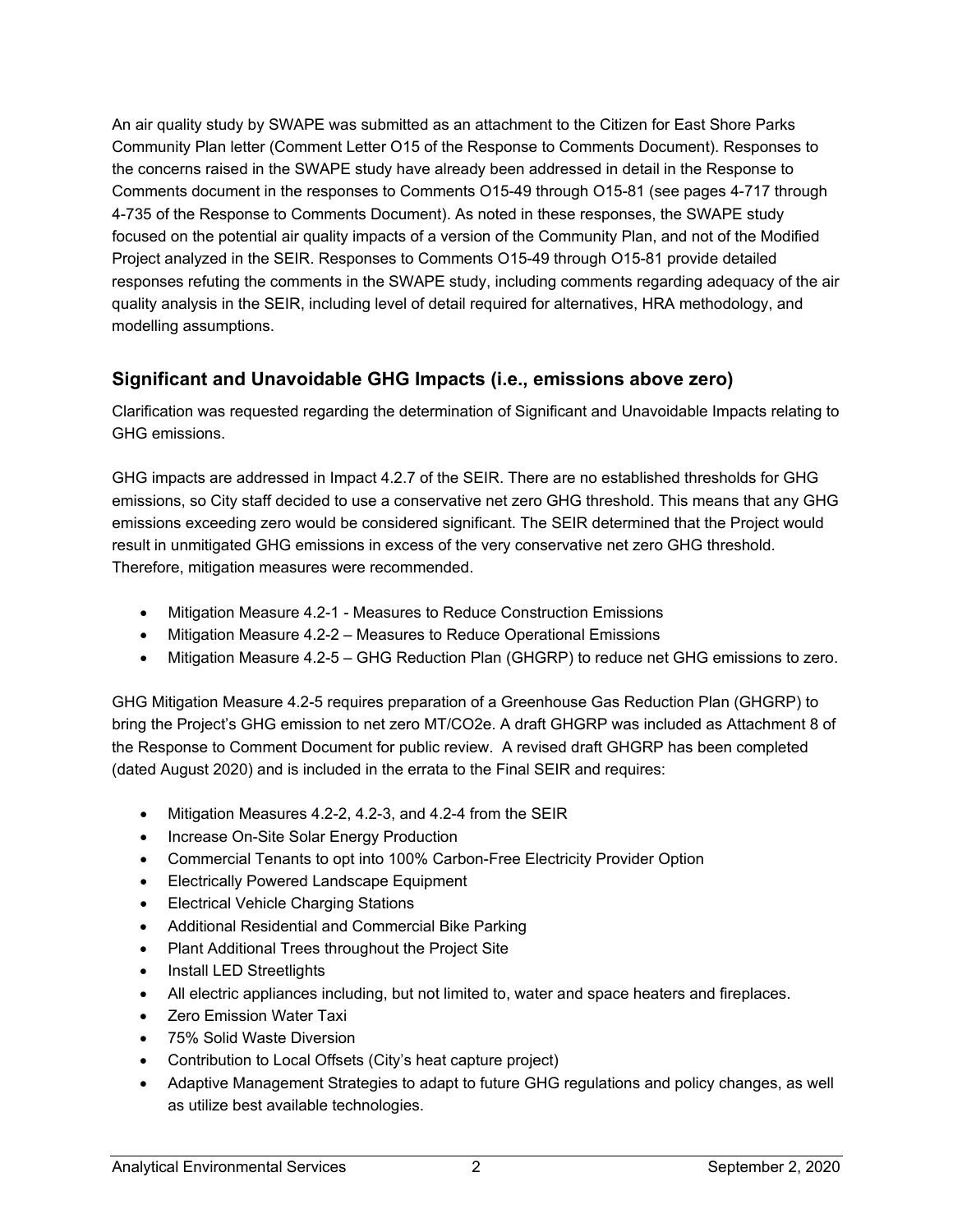With mitigation, emissions are significantly reduced and generally very low, achieving an approximately 42% reduction from unmitigated emissions under the no on-site WWTP scenario, but do not achieve the net zero threshold. This would be true for any project proposed for the Project Site without the use of outof-City GHG credits, including a park use. The only way to achieve net zero emissions would be the purchase of carbon offset credits outside the City and air district. However, as revised and clarified in Section 2.2.6 of the Response to Comment document for revisions in Draft SEIR Section 4.2, page 4.2-52 and 4.2-53, the City has concluded that out-of-jurisdiction GHG emission reductions do not meet its policy of focusing on GHG reduction measures as they do not provide co-benefits to the same degree as local offset projects. The local offset projects, which typically cost many hundred times more than registry credits, produce co-benefits, such as better air quality for the community or local jobs. The City has identified one local offset project and the Applicant has agreed to fund the construction of that Project, which would result in GHG emission reductions of 595 MT CO2e/year (approximately 5% reduction from unmitigated Project emissions); there are no other identified local offset projects at this time. In addition, there is no guarantee that registry offset credits would be available timely, and several recent cases in California Courts of Appeal have found that offset credits—particularly those that are not within the air basin of the proposed Project—may not constitute effective, feasible, enforceable mitigation under CEQA. (See, e.g., *Golden Door Properties v. County of San Diego*, 4th Dist. 6/1/2010.) Therefore, because even after incorporating the extensive measures in the GHGRP, the Project cannot currently achieve the extremely conservative significance threshold of net zero emissions, this impact is being deemed significant and unavoidable.

#### **Biological impacts – eelgrass, bats, prairie grass, monarch butterflies, migratory birds**

Commenters expressed concern that the Project would result in adverse impacts to eelgrass. As described in detail in the SEIR, eelgrass beds would not be directly removed or affected as a result of the Project. Mitigation Measure 4.3-4 requires the construction and operation of the Project to completely avoid the eelgrass bed habitat. Although indirect impacts are not anticipated, given the sensitivity of this resource, Mitigation Measure 4.3-4 requires preparation of an eelgrass monitoring plan, including ongoing surveys during pier work and three years after pier work is complete. If surveys indicate any adverse indirect impact on eelgrass, a plan will be developed to provide for no net loss of habitat function through in-kind creation, restoration, or enhancement of habitat at a 1.2:1 ratio, purchase of mitigation credits, inlieu fee contribution, or out-of-kind mitigation only if in-kind mitigation is infeasible. The eelgrass mitigation plan shall be provided to NMFS and the SFBRWQCB for review and approval within 60 days of the determination of adverse impacts.

While there is potential for indirect impacts such as artificial lighting and impaired runoff to impact the eelgrass bed habitat, Mitigation Measures 4.3-4, as well as 4.8-1 (Stormwater Pollution Prevention Plan Best Management Practices), 4.8-2 (Demolition and Containment Plan), 4.3-6 (Nighttime Lighting Plan), are designed to prevent indirect impacts from having any significant impacts on eelgrass bed habitat.

Commenters also expressed concern that the project would result in adverse impacts to birds, bats and Monarch butterflies. Mitigation Measures 4.3-1 through 4.3-8 will reduce impacts to special-status species to a less-than-significant level. With mitigation, the Project will have a less-than-significant impacts on special-status species.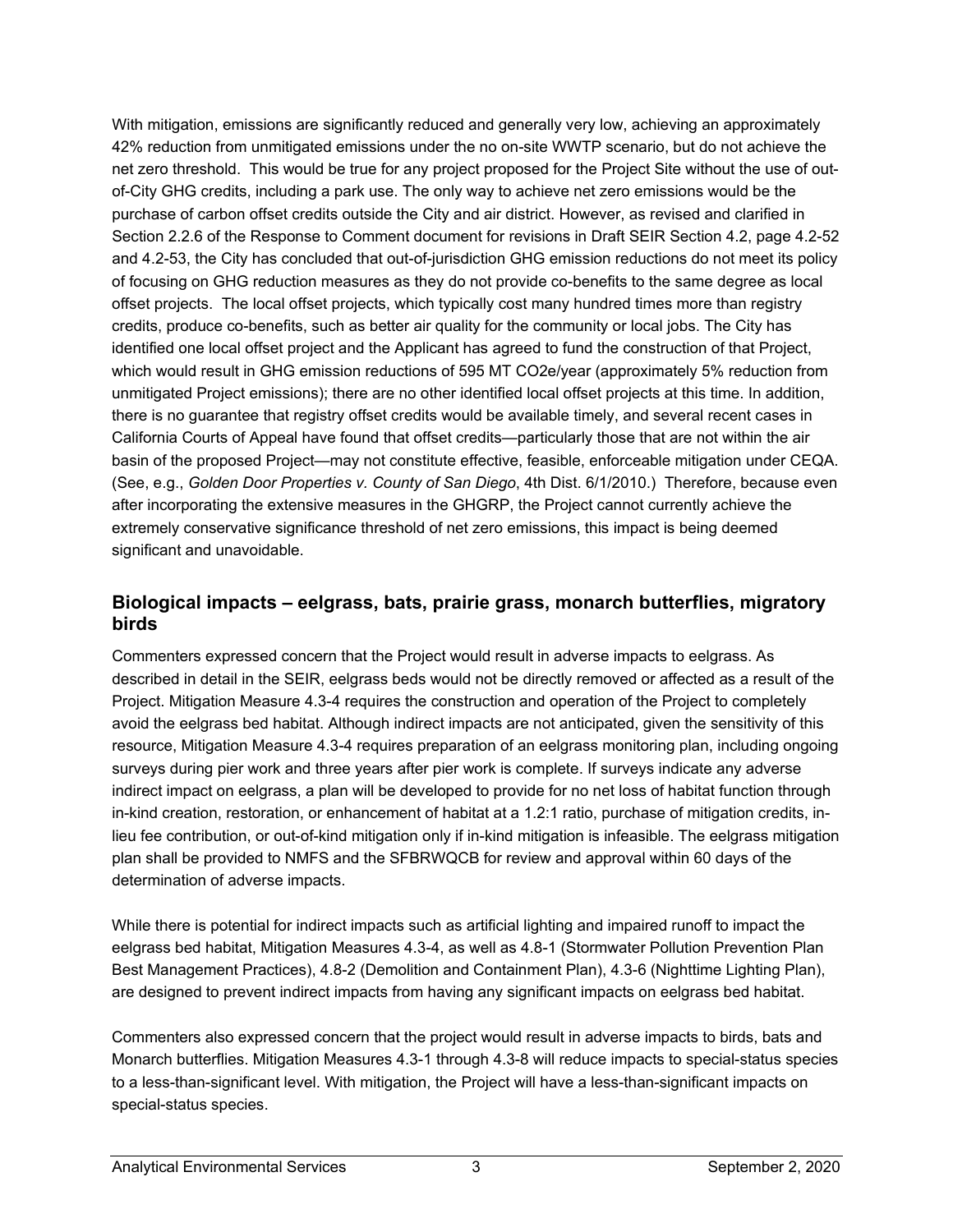**Special-Status Birds.** A complete analysis of impacts to special-status birds is included under Impact 4.3.1 of Section 4.3.5.4 (page 4.3-63) of the Draft SEIR. Mitigation Measures 4.3-3, 4.3-5, 4.3-6, 4.3-7, and 4.10-1 contain protective measures that would reduce impacts to special-status birds due to construction disturbance during the nesting season, artificial lighting, and increased predation on birds through attraction of scavenging predators. Impact 4.3.1 and Mitigation Measure 4.3-5 specifically address nesting birds and, as discussed in detail in the discussion of Impact 4.3-1, the entirety of the Project Site has the potential to support nesting birds or fall within a disturbance buffer of suitable nesting habitat.

**Special-Status Bats.** Impact 4.3.1, discussed in Section 4.3.5.4 (page 4.3-63) of the Draft SEIR, provides an analysis of Project impacts to special-status bats. Any potential for disturbance of bats during building rehabilitation, removal of buildings, and removal of trees with suitable roost habitat will be reduced to a less-than-significant level through Mitigation Measure 4.3-8 which requires pre-construction surveys to identify roost sites and exclusion of bats from roost habitat prior to roost removal or rehabilitation pursuant to an exclusionary plan.

**Monarch Butterflies.** As described in the detail in the SEIR, including in Response to Comment I16-1, there are no known significant monarch butterfly roost sites on the Project Site, and there are no known CDFW or USFWS records of this species occurring on the Project Site. Mitigation Measure 4.3-20 defines appropriate survey methods and timing that would target the potential habitat during the overwintering season within which monarch butterflies may be present on the Project Site. Mitigation Measure 4.3-3 requires training of construction personnel on the identification and response to special-status species presence on the Project Site. Therefore, should monarch butterflies be observed roosting in sub-optimal habitat on the Project Site, construction personnel will be trained to identify the roost, halt work in the vicinity, and notify the proper personnel to implement the appropriate avoidance measures. With implementation of these mitigation measures, impacts to the monarch butterfly will be less than significant.

## **Sensitive Habitats and Coastal Terrace Prairie Grassland**

Commenters expressed concern regarding the surveys of grasslands, including comments that the surveys were performed at the wrong time, habitat classification of grasslands, and impacts to habitats.

The commenter states that the RTC and 2020 Supplemental Habitat Analysis do not show an overlay of the Project's final footprint on sensitive habitat areas. Terrestrial habitats observed on the site are shown in Figure 3 and summarized in Table 2 of the Supplemental Habitat Analysis, included as Attachment 15 to the Response to Comments document. Impacts on biological resources related to development of 30 percent of the Project Site were analyzed within Section 4.3.5 of the SEIR. Attachment 7 of the Response to Comments Document included the grading limits of the Refined Project and Bay Trail as Figure 7. Section 3.3 of Attachment 7 identified habitats within the grading limits of the Project and Bay Trail crossing the Project Site combined, and shows a decrease in impacts to coastal terrace prairie compared to the larger grading extent analyzed in the Draft SEIR. Habitat impact acreages were calculated using Geographic Information System (GIS) software for habitats illustrated in Figure 4.3-1 of the Final SEIR overlaid with the grading extent illustrated in Attachment 7 of the Response to Comments Document.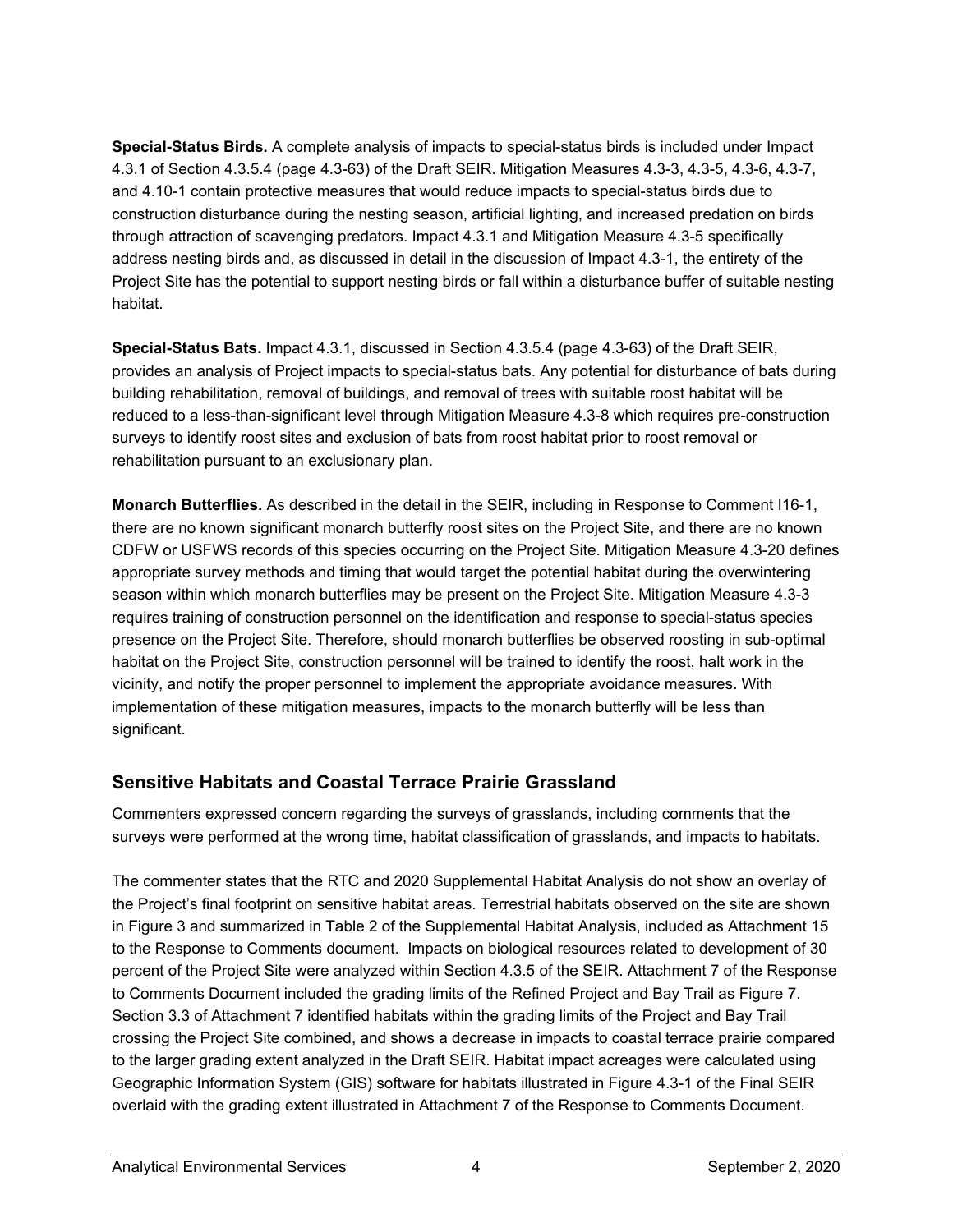The commenter states that performing the Supplemental Habitat Analysis in May 2020 resulted in missing species, for example California oatgrass. As described in Chapter 4.3 of the SEIR, biological surveys on the Project Site have been performed regularly for many years during various times of the year and are continuing to be performed to monitor naturally shifting biological resources. The Final SEIR provides results from the most recent biological surveys completed in May and June of 2020 (Attachment 15 of the Final SEIR; 2020 Biological Report). In all biological surveys on the Project Site, plant species were identified to the lowest taxonomic level possible using, amongst other resources, The Jepson Manual: Vascular Plants of California 2nd Edition (Baldwin et al. 2012 as cited in the Final SEIR). Qualifications for the biologists that completed the 2020 surveys are attached. The analysis based on the 2020 biological surveys also considered site-specific information from biological surveys completed on the Project Site prior to 2020, including the 2019 biological surveys completed in March and July. Additional preconstruction surveys also will be conducted prior to construction, given the long buildout of the Project and the potential for grasslands and other natural communities to shift over time. The requirement to identify and mitigate for precise impacts to habitats at the time of impacts is required by mitigation presented in the Final SEIR.

With respect to California oatgrass in particular, which is specifically referenced by the commenter, this species was observed during the 2020 surveys, and its presence on the Project Site is noted within Attachment 15 of the Response to Comments Document (see page 16). The Biological Assessment completed in support of the 2011 FEIR and published in Appendix J of that EIR, also documents the presence of California oatgrass on the Project Site. May and June are within the bloom season of this grass (https://plants.usda.gov/factsheet/pdf/fs\_daca3.pdf), as well as other species that may be found on the Project Site such as purple needlegrass, and therefore surveys were conducted to coincide with the blooming season of these native grasses.

The commenter notes that the areas over the underground tanks are identified in the surveys for the 2020 Supplemental Habitat Analysis as ruderal and suggests that the finding of "few native species" resulted from doing the surveys at the wrong time, and were unreliable due to recent mowing (i.e., in July). With respect to the timing of the most recent surveys, the 2020 Botanical Report contains a typo in Section 3.1, where the report month (July) is used in place of the survey months (May and June). As stated on page five of the report, the surveys occurred on May 19, 20, 26, and 27, and June 4, not July. In most cases the membership rules for natural communities are defined by criteria such as relative cover of dominant plants, or indicator species that are considered diagnostic. However, in some cases it was necessary to classify developed and disturbed ruderal habitats, or non-vegetated areas. Further, as stated within the Final SEIR (Attachment 15 of the Response to Comments document), areas on top of underground storage tanks are highly disturbed from past development, such as earthmoving, excavation, and leveling, and ongoing vegetation management, including regular mowing. While regular mowing can increase the difficulty of identifying individual grasses, ongoing surveys over years have consistently identified high levels of non-native species with an overall species composition that does not qualify this habitat type as a sensitive native grassland. This habitat type is therefore classified as ruderal/ disturbed and has been in all surveys of the Project Site from 2005 to the most recent 2020 surveys. Surveys completed for the Navy in 1998 (Tetra Tech, 1998 as cited in the Final SEIR) similarly did not identify natural communities on top of the fuel storage tanks. Special-status plants have never been identified on top of the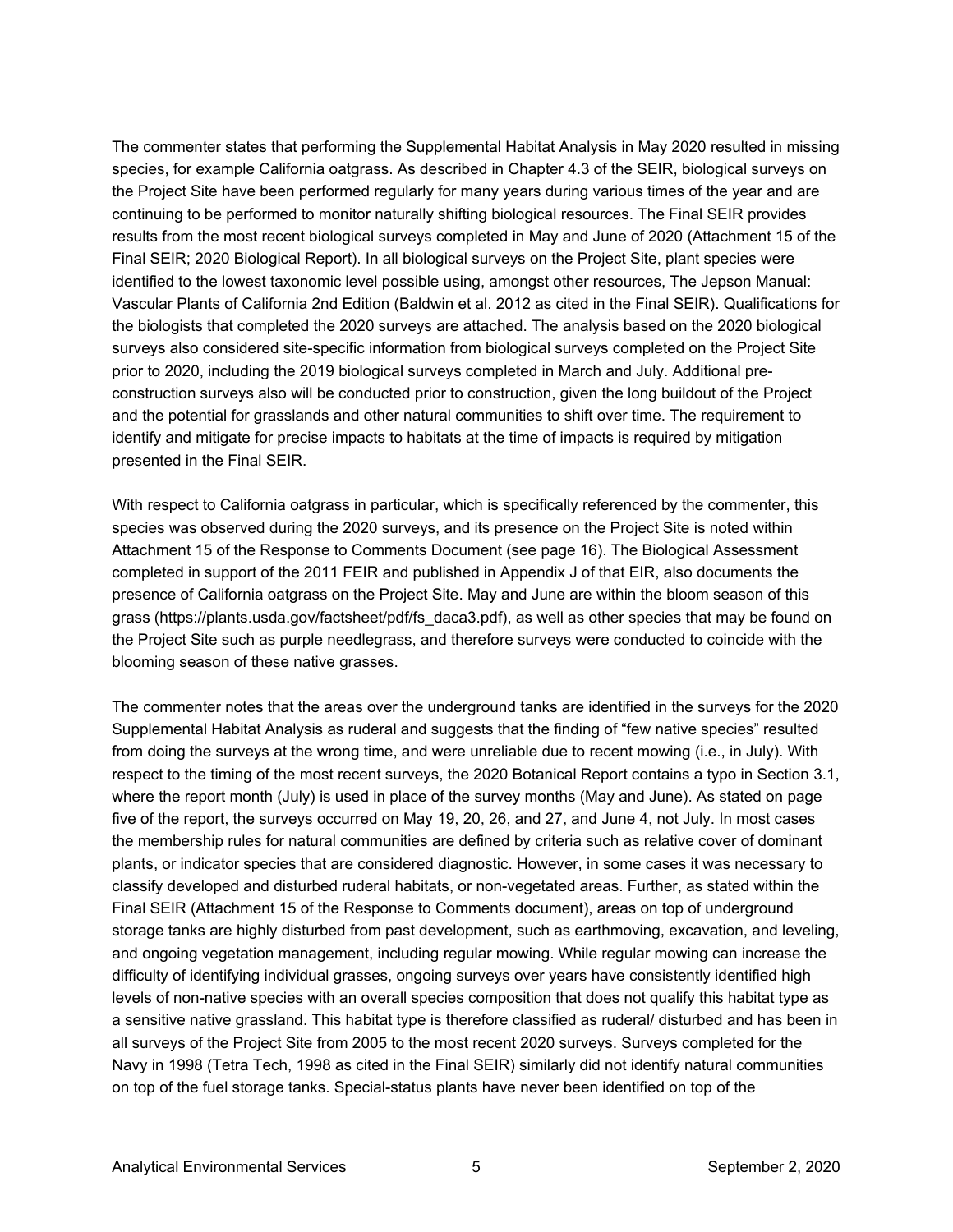underground fuel storage tanks, and hiking on these areas would not impact sensitive biological resources.

The commenter questions the survey methods used to assess botanical resources and states that species and sensitive habitats may have been missed. As described in the SEIR, site surveys conducted prior to 2020 primarily consisted of pedestrian-level surveys that involved walking transects throughout the Project Site. With respect to survey methods for the 2020 biological surveys, these are described in detail in Section 2.0 of Attachment 15 to the Response to Comments Document and included qualitative sampling methods outlined in the CDFW-CNPS Protocol for the Combined Vegetation Rapid Assessment and Relevé Field Form. For all surveys that have been conducted on the Project Site, the utilized survey methods were consistent with standard practices and were sufficient to survey the site, including the development footprint, for botanical resources.

The commenter's characterization of field surveys as providing low coverage and being overly reliant on the use of binoculars is incorrect. As stated in Section 4.3 of the Final SEIR, "When the ability to walk a transect was impeded, for example due to the risk of traversing extreme slopes, results were based upon the observations made from the nearest safe transect with the assistance of binoculars and aerial imagery as needed. In general, the development footprint was within areas that were reasonably safe to access and survey." Areas of extreme slopes (up to 46 percent grade) that would imperil the personal safety of surveyors similarly exclude development and are therefore not within an area that would require intense botanical surveys because such areas would remain undisturbed. The Final SEIR acknowledges that there are minimal undevelopable areas that could not be surveyed due to the risk of attempting to walk these areas. All areas within the development footprint were walked and surveyed.

The commenter also states that use of methods to estimate plant cover, such as the California Native Plant Society's Rapid Vegetation Assessment and Relevé protocol, is necessary to estimate species coverage, and the commenter did not see a discussion of such methods. Methods for the 2020 biological surveys are included in Section 2.0 of Attachment 15 to the Response to Comments Document and included the qualitative sampling methods outlined in the CDFW-CNPS Protocol for the Combined Vegetation Rapid Assessment and Relevé Field Form. This is the same protocol requested by the commenter. Of the two methods outlined in CDFW-CNPS Protocol for the Combined Vegetation Rapid Assessment and Relevé Field Form (Rapid Assessment and Relevé), surveys followed the Rapid Assessment methods. The Rapid Assessment method utilizes a "representative area" rather than a "bounded plot" when selecting a sample area. As stated on the CDFW-CNPS Protocol for the Combined Vegetation Rapid Assessment and Relevé Field Form, both methods result in the collection of the same environmental data. For biological surveys on the Project Site, including the 2020 Biological Report, representative plant samples were collected as needed when an in-field verification was not possible. This allowed surveyors to key out species in the lab, utilizing microscopes to view plant characteristics not visible to the naked eye. The majority of species were identifiable in-field. The assessment also mapped the current distribution of habitats (see Figure 3 of 2020 Biological Report).

As it relates to the ten-percent method, CDFW states that, for some grasses, areas as low as 10 percent native cover may be considered a native grass stand. Ten percent native cover is therefore the lowest percent cover at which CDFW would consider a stand of grasses to be native. However, this percentage varies depending upon the grasses surveyed, and there is no described methodology that identifies how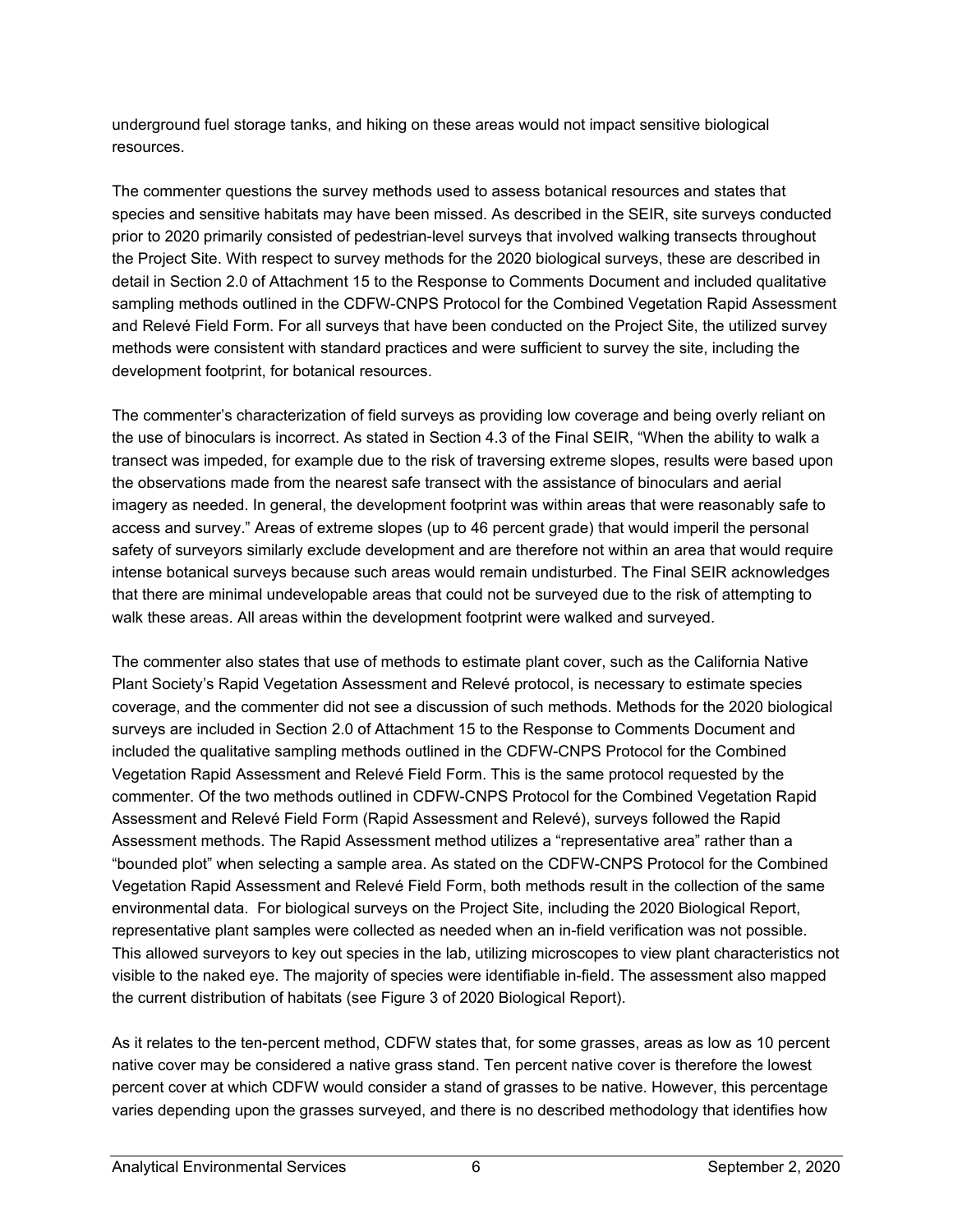to determine the appropriate native cover percent threshold. This method is therefore not considered to be a universal rule. Additionally, CDFW states that this method is currently used by the California Native Plant Society, NatureServe, and CDFW surveyors to answer the question of whether or not a stand is considered native; however, this method is not a component of CDFW survey protocol for assessing impacts to habitat, as it does not identify specific habitat types or habitat sensitivities. Therefore, the biological surveys completed on the Project Site utilized methods that allowed for the types of native grass habitats to be identified, along with their corresponding sensitivity level. Because there are many types of native grass habitat within California, and because not all of these native grass habitats are considered sensitive, use of the 10-percent native cover classification would not have allowed for the identification of specific impacts to sensitive habitat types.

The commenter states that the clarifications in the Final SEIR regarding coastal terrace prairie are "wholly inadequate," although the comment does not identify any particular deficiency. These clarifications are adequate and describe how current habitat classifications systems relate to the systems used in the 2011 EIR, which forms the basis for the subsequent EIR (SEIR). As stated in Master Response 8 of the Response to Comments Document, CDFW published Protocols for Surveying and Evaluating Impacts to Special Status Native Plant Populations and Natural Communities (Protocol) in 2018, following completion of the 2011 FEIR. As part of this Protocol, CDFW maintains a list of natural communities (habitat types). The 2020 Supplemental Habitat Analysis provided a "crosswalk" of the vegetation community classifications based on this natural communities list. As used by CDFW and the California Native Plant Society, a crosswalk is a method of translating one habitat type identified utilizing one habitat classification system into the correlating nomenclature based on a different classification system. Coastal terrace prairie is a broader classification that can be crosswalked into a number of CDFW's natural communities depending on the species composition present. Therefore, CDFW's Protocol provides a more specific description of coastal terrace prairie, including percent cover requirements of individual plant species. Additionally, CDFW provides a sensitivity ranking for habitats on the Natural Communities List. Sensitive communities are ranked using the National Vegetation Classification System standards; ranks of S1-S3 are considered Sensitive Natural Communities to be addressed in the environmental review processes of CEQA, as discussed in detail in Master Response 8 of the Response to Comment document. Therefore, use of CDFW's Natural Communities List allowed for a more quantitative assessment of species composition and sensitivity ranking. Because of this, the Final SEIR retains the use of "coastal terrace prairie" as a habitat type, but requires mitigation to occur in-kind based on CDFW natural communities classifications, which provides a more rigorous and specific standard by which to develop mitigation.

The commenter lists several Natural Communities that would correlate to coastal terrace prairie when crosswalked with CDFW's Natural Communities List that the commenter believes could be on the Project Site, but the comment does not provide any additional information that any of these communities are present on the Project Site. These habitats listed by the commenter were not observed during any of the biological surveys done on the Project Site. As described above, surveys were conducted according to standard practices and were sufficient to survey the Project Site, including in particular the development footprint, for botanical resources. The current distribution of habitats is shown in Figure 3 of the 2020 Supplemental Habitat Analysis.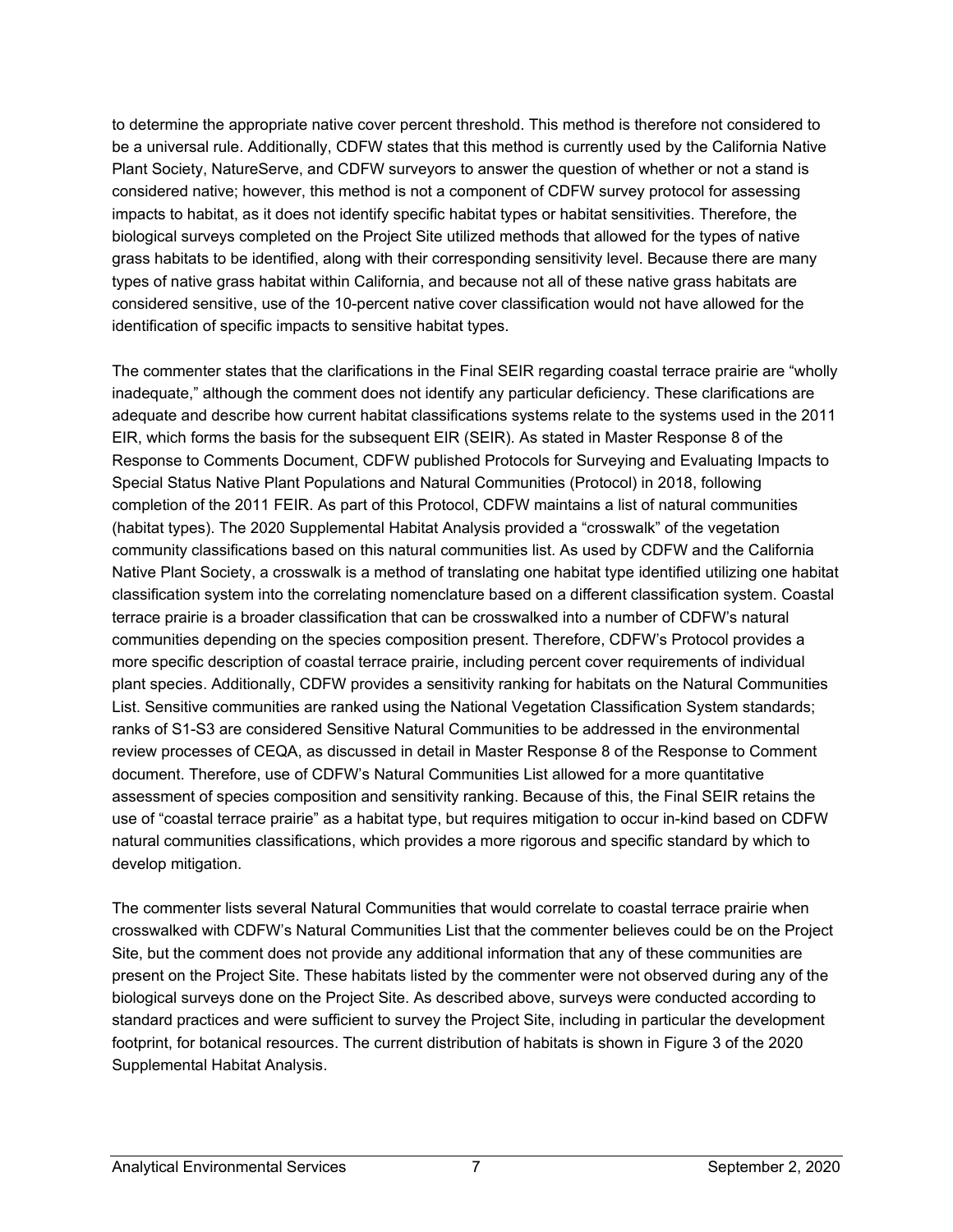The commenter states that the Navy's historic use of the Project Site "preserved the natural landscape, native plants, and habitats from many impacts such as livestock grazing, development through the 20th Century, and other uses." Contrary to the commenter's opinion, disturbance from prior Navy use did not preserve the natural communities such as coastal terrace prairie on the Project Site. Rather, Naval use of the Project Site resulted in significant areas of development, planting of non-native eucalyptus trees, and hazardous contamination of the environment, with effects lingering today from an on-site landfill, metals from sandblast grit disposal sites, ongoing monitoring of a contaminated liquid waste site for which 100,000 cubic yards of dirt have been removed, and soil and groundwater contamination with volatile organic compounds resulting from underground and above ground fuel storage tanks across the Project Site. This was detailed in Section 4.7.3 of the Draft SEIR.

The commenter states that development of 30 percent of the Point Molate landscape will have indirect impacts on the native plant communities and shoreline habitats, including habitat fragmentation, weed invasions, and impacts from vegetation treatments to reduce fire potential in housing buffer zones. Indirect impacts were considered in the Draft SEIR. Vegetation clearing, including clearing on and around residential lots, would be considered an impact to habitat. Should these activities impact a sensitive habitat, mitigation would occur as outlined in the SEIR. This is considered a direct impact. Sensitive habitat mitigation in the SEIR is in-kind and would occur at a mitigation ratio exceeding 1:1. The SEIR recognizes the potential for the introduction of weedy species to the Project Site. Mitigation Measures 4.3- 3, 4.3-9 through 4.3-12, and 4.3-18 all contain measures to either reduce the presence of existing invasive vegetation on the Project Site, or reduce the likelihood that the Project would introduce invasive vegetation. It was noted throughout the SEIR that native vegetation on the Project Site is already under pressure from existing invasive species and that native vegetation is being out-competed due to a lack of current vegetation management. As discussed in the SEIR, the Project Site is within a peninsula that is biologically isolated and does not provide contiguous habitat valuable to dispersing wildlife. It is additionally noted that the Project is clustered and targets previously developed areas and allows for the open space to be contiguous. Moreover, the substantial majority of native vegetation will be avoided, preserved, and managed, and so the possible adverse impacts are grossly overstated. Native vegetative communities identified on the Project Site include coastal terrace prairie, coastal scrub, mixed riparian, tidal marsh, and seasonal wetland. The Project would avoid impacts to a minimum of 62.6 percent (6.7 acres) of coastal terrace prairie, 74.7 percent (43.5 acres) of coastal scrub, 93.4 percent (3.6 acres) of mixed riparian habitat, 100 percent (0.11 acres) of tidal marsh, and 69.3 percent (1.9) of seasonal wetlands. As noted in the SEIR, these numbers represent the minimum acres of preserved habitat. Final lot alignments may result in an increase in preserved habitats, but would not be below these numbers. It is additionally noted that the Project would not remove any of the eelgrass beds or beach strand habitat on the Project Site. For those native vegetative communities impacted by the Project, the SEIR requires mitigation in the form of in-kind habitat preservation with long-term invasive species management, habitat creation in areas of invasive vegetative communities, and/or habitat restoration of degraded natural communities at a ratio exceeding 1:1.

The commenter states that the location of storage tanks on the hillside above the proposed housing in the open space, with possible location of hiker overlooks along trails, will further disturb and eliminate native plant communities and wildlife habitats. As stated above, areas on top of underground storage tanks are highly disturbed from past development and ongoing vegetation management, including regular mowing. This habitat type is classified as ruderal/ disturbed. Special status plants have never been identified on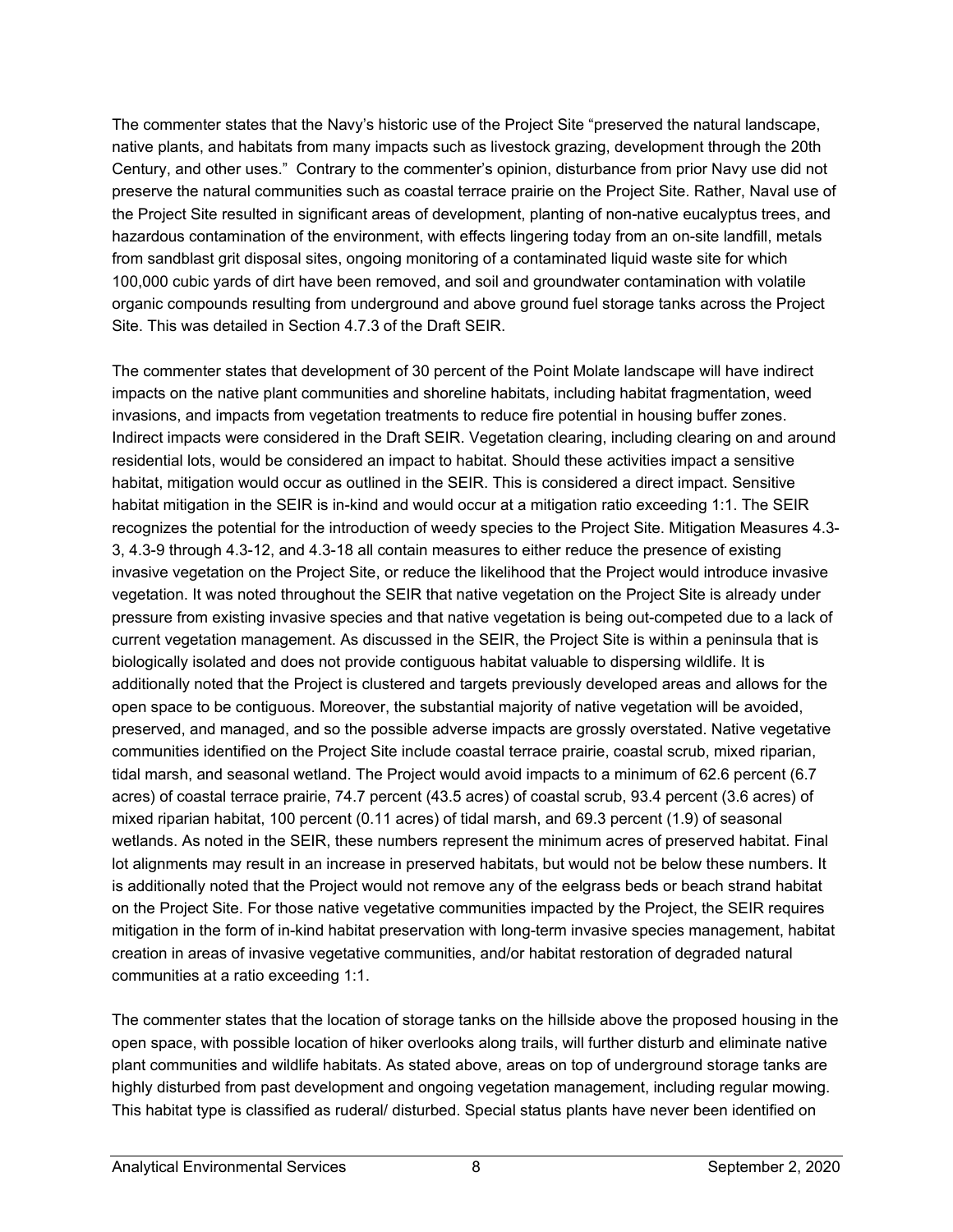top of the underground fuel storage tanks, and placement of new tanks on these areas would not impact sensitive biological resources.

A commenter raised concern over whether use of a native plant palette as mentioned in the stormwater drainage design would be adequate to reduce impacts to coastal terrace prairie. This stormwater drainage design is not the mitigation measure for coastal terrace prairie impacts. Impacts to coastal terrace prairie would be carried out through the mitigation (Mitigation Measure 4.3-18) identified in the SEIR and would include preservation, restoration, and replacement at a 2:1 ratio. The commenter raises concerns that mitigation would not offset impacts. This mitigation is required to be completed in-kind and defines minimum success criteria such that mitigation would not be deemed complete until success criteria are met.

The commenter mentions that the East Bay Regional Park District wants to see more contiguous and large open spaces and more clustered housing units. Generally, in line with the general intent of the East Bay Regional Park District and other public comments, the Project is designed to cluster development, as shown by the fact that only 30 percent of the above-water land would be developed and 70 percent of the above-water land remains undeveloped. The Project's development is mainly proposed for areas historically used by the Navy, including a former drum lot, and development would be clustered around the Winehaven Historic District.

The commenter asks about "privatized open space." The commenter appears to be confused over a discussion regarding whether homes should have bigger yard requirements. The Design Review Board requested larger yards for each home, which would be private. The project applicant requested small private yards to maximize the public open space. The privatized open space mentioned by Nicole Emmons referred to the idea of making lots larger for each home rather than keeping lots small and maximizing the space available to the public.

The commenter is dissatisfied with the Final SEIR's response to her comment concerning Molate red fescue. Molate red fescue is not recognized as a distinct species and is classified as red fescue (festuca rubra) both in the Final SEIR and by the commenter. Please refer to the Response to Comment O10-3 presented in the Response to Comment Document regarding red fescue on the Project Site, and its occurrences elsewhere within California. While economic impacts that lack a secondary environmental impact do not require analysis under CEQA (See Master Response 5 in the Response to Comment Document), it is, however reasonable to assume that the Project will involve the purchase of local nursery stock for the purpose of required mitigation activities, and may therefore provide an economic benefit to nurseries carrying stock of red fescue.

A commenter raises concerns over the coastal terrace prairie crosswalk provided in the 2020 Biological Report and provides a reference to the red fescue alliance within A Manual of California Vegetation. Please refer above and to Master Response 8 of the Response to Comment Document for further discussion on the habitat crosswalk. The commenter states that the Purple Needle grass - melic grass grassland (Alliance) is not a suitable habitat to represent coastal terrace prairie. It is noted that A Manual of California Vegetation identifies coastal terrace prairie under "Other habitat, alliance and community groupings" for the red fescue alliance. Given the time that has passed since the classification of coastal terrace prairie on the Project Site for the 2011 FEIR, the 2020 Biological Report provides a crosswalk that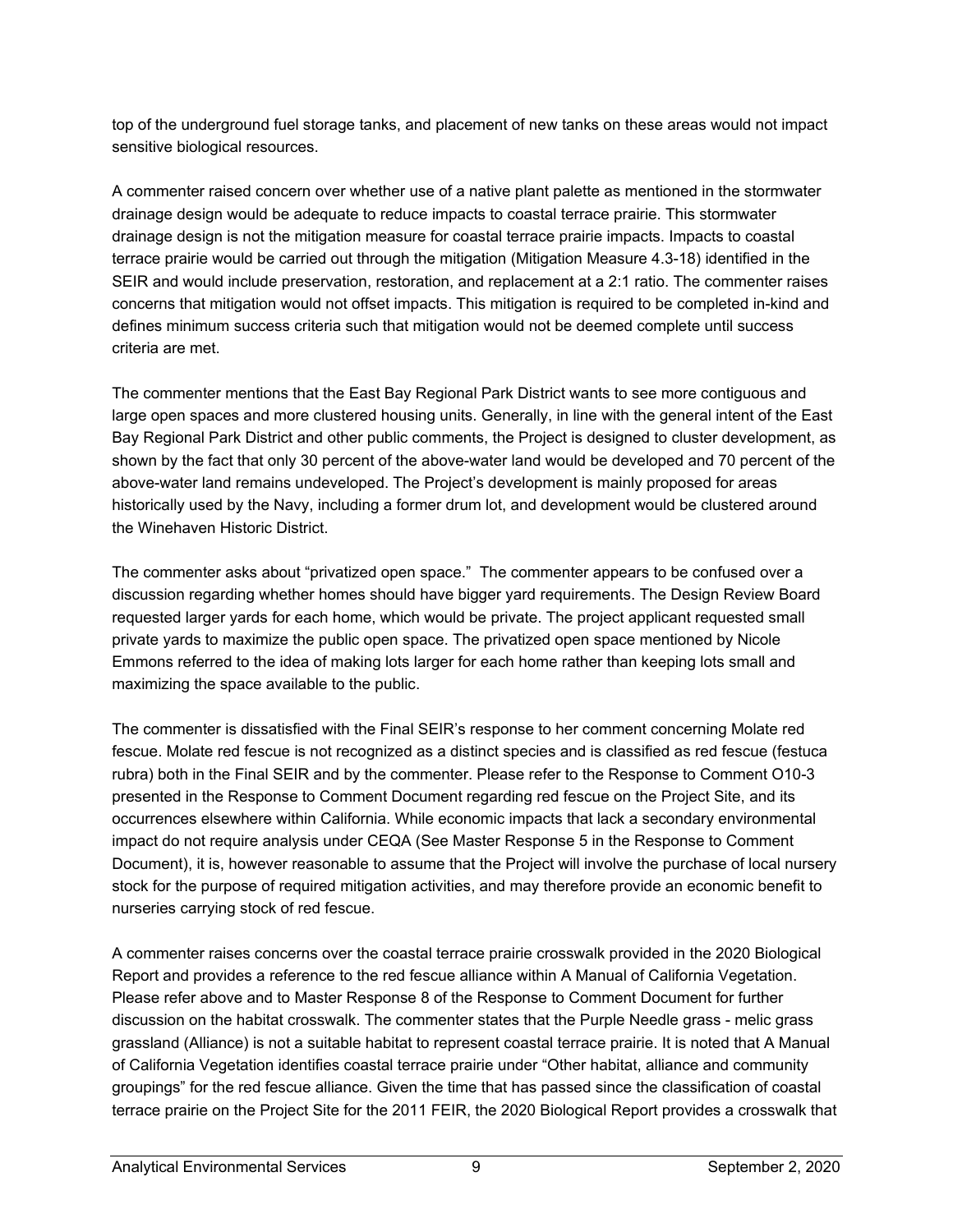identifies habitat types based on present-day conditions. Had the crosswalk been able to provide field observations of site conditions a decade ago, the crosswalk might have identified habitat types correlated to coastal terrace prairie. Even at the time of the 2010 Supplemental Habitat Analysis, the report identified that, "With the exception of study areas BB and CC, the hillside coastal prairie grasslands are now better characterized as Bald Hill Prairies," and that, "The Bald Hill Prairie on the project site most closely resembles the Purple Needlegrass Herbaceous Alliance, and the Purple Needlegrass-Wild Oat (Nassella pulchra-Avena fatua) Association (Sawyer et al., 2009)." Therefore, identification of Purple Needle grass melic grass grassland (Alliance) in the habitat crosswalk for coastal terrace prairie is consistent not only with CDFW's current habitat classifications, but with the Manual of California Vegetation cited by the commenter. It is noted by the commenter, and in Master Response 8 that the Project Site is within an area that has not been mapped in the CDFW VegCamp database.

The commenter claims the SEIR failed to treat coastal scrub as sensitive. But the Draft SEIR treated coastal scrub as a sensitive community and requires in-kind mitigation for impacts to coastal scrub in Mitigation Measure 4.3-11. Revisions to the Draft SEIR, as described in Master Response 8, clarify this mitigation such that mitigation occurs in-kind based on the CDFW Natural Communities List, which provides more detailed habitat classification requirements that mitigation activities would be held to in order to meet the muster of in-kind mitigation. This mitigation is required regardless of the fact that coastal scrub is not comprised of sensitive alliances and is not typically treated as a sensitive species for CEQA purposes.

The commenter states that grasslands would not be delineated until the time of impact, and that this would be too late if sensitive vegetative associations were found. As described in the SEIR, including the Supplemental Habitat Analysis in Attachment 15 of the Responses to Comment document, numerous botanical surveys have been conducted over a period of years. The most recent surveys were conducted in May and June 2020 and described, among other things, grasslands on the site. Given that buildout would occur over many years, mitigation measures would require certain additional biological surveys prior to construction in order to assess biological conditions at the time of physical impact. Future surveys, however, would be in addition to, not in lieu of, surveys describing the current status of biological resources on the Project Site.

The commenter states that fire management is not consistent with conservation of biological resources and asks for additional details about vegetation management that would occur as part of fire management. The commenter appears to be conflating two different mitigation measures: the biological mitigation measure and the fire mitigation measure:

• Mitigation measure 4.3-13 requires a vegetation management plan to ensure that future users of the site continue to protect its biological resources. This plan requires use of native plants and trees in development areas, sourcing native vegetation as locally as feasible, prohibiting future site occupants from planting in natural open space areas designated for habitat preservation or restoration, and prohibiting future site occupants from removing vegetation from designated natural open space areas, except as permitted by other mitigation measures, to remove invasive species, clear hiking trails, and removed dead/dying specimens. This plan also must include information for future site occupants about native species, sensitive habitats, and the prohibition of pesticides. This information, as well as the required environmental awareness training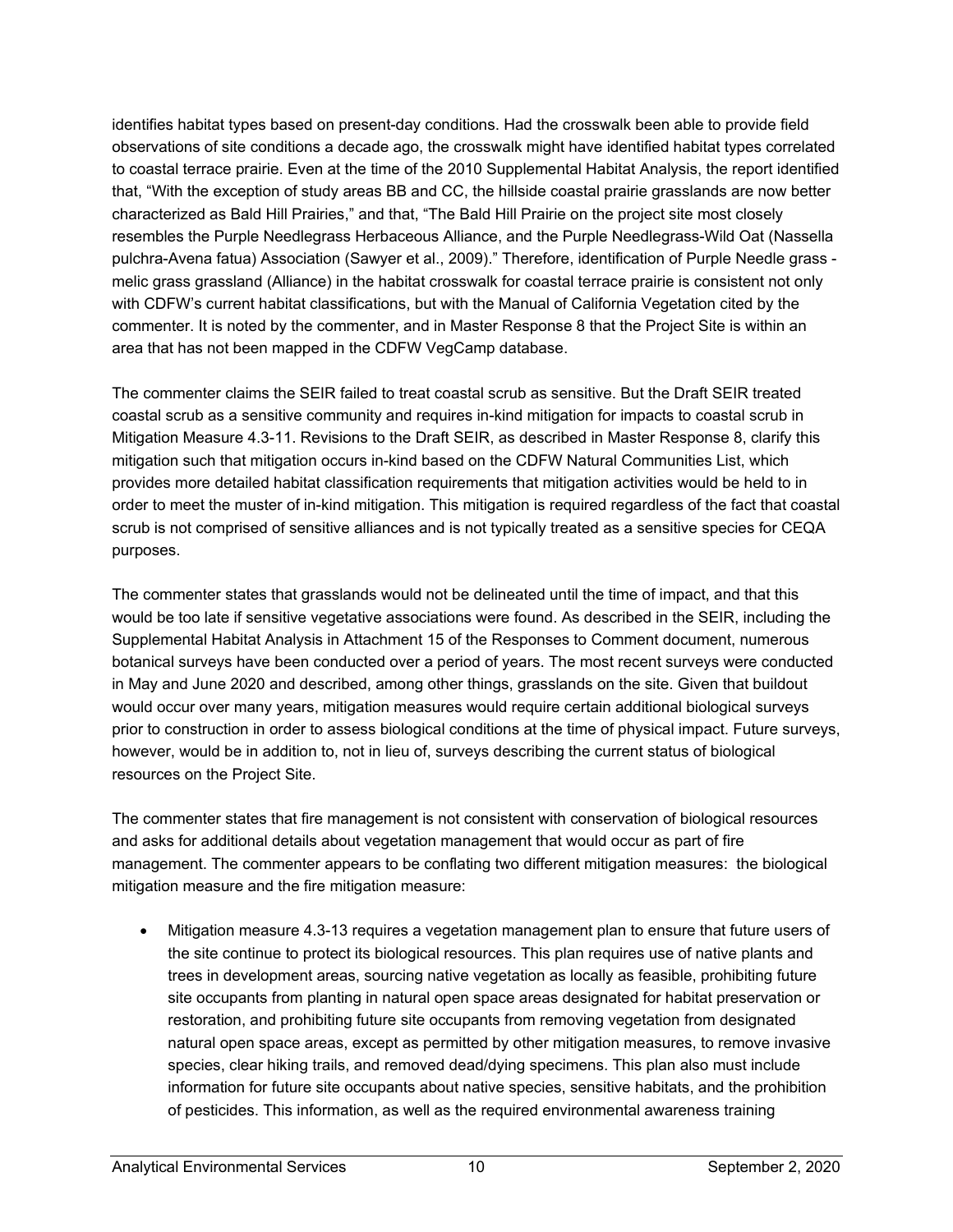(Mitigation Measure 4.3-3), would ensure contractors know what plants are weeds and what are native coastal prairie species. This mitigation measure has a clear goal: prevent future site occupants from interfering with the habitat restoration and conservation that will occur in the open space areas and lists the measures that accomplish the goal.

• Mitigation measure 4.7-3 requires the applicant to submit a Wildfire Emergency Response Plan (WERP) to address existing wildfire risk. The WERP is included as Attachment 16 to the Response to Comments Document. The WERP outlines how removed invasive broom and eucalyptus will be replaced with native coast scrub and grasslands. (WERP, p. 54.) It also outlines the methods to control the fuel load and when each method would be appropriate. The WERP does not recommend grazing based on current site conditions, but notes that focused grazing, if highly managed, could be a tool for specific needs adjacent to roads, areas where you would not want mechanical equipment, and potentially in fuel modification zones. (WERP, p. 61.) The WERP prohibits chemical treatment to protect eelgrass communities. (WERP, p. 62.)

The commenter raises concerns that the analysis of GHG and climate change did not account for the alleged "high carbon sequestration" currently present on the site. As stated in response to Comment I11- 18 of the Response to Comment Document, "[t]he Point Molate area is also not a major source of carbon sink. The total carbon storage capacity of the Project Site was estimated to be less than 1 percent of the carbon storage capacity in all of Contra Costa County17F and about 0.0003 percent of the State wide capacity."

The commenter suggests that the people of Richmond would be better served by more parkland than housing, and that accessibility for under-served urban communities is lacking. The Project provides 193 acres of parks and open spaces. In addition, according to the General Plan, the City has 5,718.5 acres of regional parks and a total of 6,527.5 acres of all types of parks, and a population of approximately 103,701 residents. The City thus has 55 acres of regional parkland per 1,000 residents and 62 acres of all park per 1,000 residents, which is much higher than most cities. Conversely, the need for housing at all income levels within the City is substantial. Ultimately, however, the precise balance of housing, park lands, and open space is a policy matter for the City Council, which is informed by the Base Reuse Plan that has already reserved 70 percent of Point Molate for park lands and open space.

## **Wildlife Crossings/Culverts**

**Wildlife Crossings.** The Design Review Board recommended that wildlife crossings for Stenmark Road be evaluated for inclusion in the Project. Such crossings would not be required as a mitigation measure. Stenmark Drive is an existing roadway, and the Project would not install fencing or other barriers that would exacerbate the extent to which it already acts as a barrier to wildlife movement. Indeed, there are no special-status wildlife species that cross Stenmark Drive under existing baseline conditions, and this is not expected to be an impact of the Project. Further, as described in detail in Impact 4.3.4 of the SEIR, the Project Site would not result in impacts to a known wildlife corridor because the majority of the Project Site would be retained as open space with development clustered and concentrated on and around existing development. Development restrictions would result in approximately 70 percent of terrestrial habitat undeveloped as a result of the Project. Additionally, due to the isolated nature of the Project Site, wildlife use and movement through the Project Site is already limited.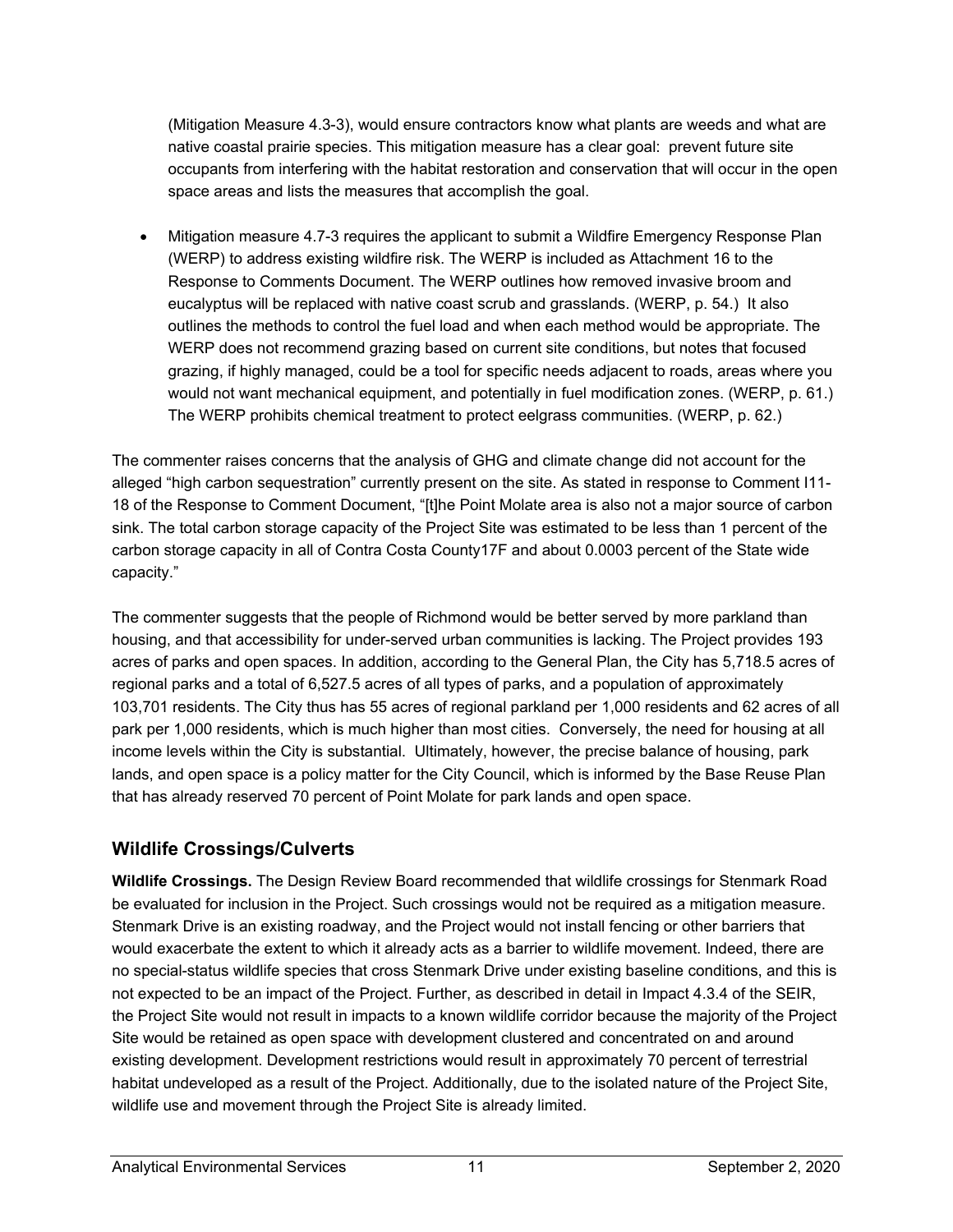**Culverts.** Commenters expressed concerns that existing culverts should be removed to daylight watercourses. As noted in Response to Comment A9-9, Section 15.04.302.010 of the Richmond Municipal Code establishes regulations and standards to preserve and enhance the City's creeks and riparian corridors. The regulations apply to all creeks and riparian systems as defined in the General Plan and shown in Figure 15.04.302.030, which illustrates existing creeks and drainages in the jurisdiction of the municipal code and identifies which of those creeks and drainages have the potential to be daylighted. Neither the General Plan nor this figure identify any creeks on the Project Site that are subject to Section 15.04.302.010 of the Richmond Municipal Code. Therefore, there is no requirement to daylight creeks on the Project Site. Moreover, while daylighting might improve existing baseline conditions, the current conditions are not an impact of the Project.

#### **Wildfire**

Commenters expressed concern about development within an area classified as a Very High Fire Hazard Severity Zone.

The Project will be required to comply with City Zoning Ordinance Article VIII (Fire) Section 8.16.080 which includes:

- a buffer zone that must be 100 by 30 feet.
- building standards for reducing fire risk (e.g., slanted roofs to prevent vegetation debris accumulation and fireproofing).
- vegetation management for reducing fuel loads, specifically referring to City Resolution 192-95.

Impacts related to wildfire were addressed in Impacts 4.7.5 and 4.7.6 of the SEIR, which concluded that the Project would not exacerbate existing wildfire risk. Mitigation measures identified in the SEIR related to wildfire are:

- Mitigation Measure 4.3-13 Requires the Open Space Plan to include fuel reduction measures.
- Mitigation Measure 4.7-2 Requires methods to reduce fire ignition during construction due to sparks generated from equipment.
- Mitigation Measure 4.7-3 Requires Wildfire Emergency Response Plan (WERP).

The Draft WERP was included as Attachment 16 to the Response to Comments Document, and includes:

- Protecting structures through ignition-resistant building materials and methods.
- Providing suitable defensible space.
- Providing vegetation management in the open space (removal of exotics and dead and dying vegetation).
- Post-Wildfire Response Measures
	- o Soil stabilization
	- o Control water, sediment, and debris movement
	- o Prevent impairment of ecosystems
	- o Address significant threats to health, safety, life, property, and downstream values at risk.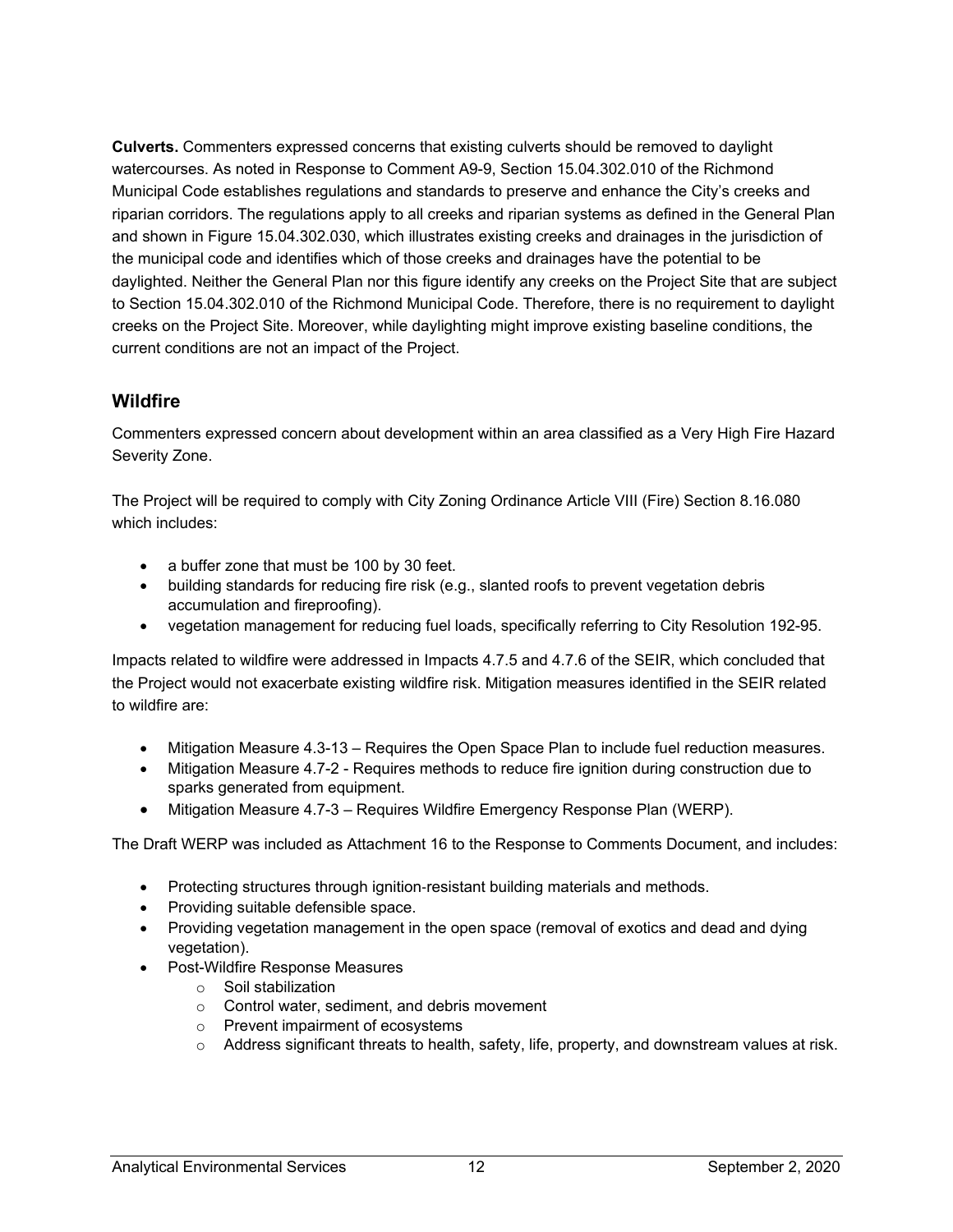The WERP has been reviewed by the City Fire Marshall and is undergoing minor refinements per the City's direction. As per Mitigation Measure 4.7-3, the WERP shall be finalized and approved by the City Fire Marshall prior to issuance of the first building permit for the Project.

## **Emergency Response and Evacuation**

Commenters expressed concern about development on the Project Site due to the single access route via Stenmark Drive.

The Project includes an on-site joint fire and police substation, which will reduce response times to inhabitants of the Project Site and provide immediate coordination for evacuation of the Project Site. Additionally, the Project includes the widening of Stenmark Drive to accommodate 12-foot vehicle travel lanes, two southbound lanes from 500 feet north of the Dutra Materials Road intersection to I-580 ramps, and two 5-foot class II bicycle lanes. These improvements would allow for emergency access even during peak commute times and easier evacuation of the Project Site.

Emergency Evacuation was addressed in Impact 4.7.4 of the SEIR. Mitigation Measure 4.7-1 requires the development and implementation of a site-specific emergency response plan (ERP) to ensure the safety of Project residents and employees during an emergency. The ERP is required to identify emergency evacuation routes via land and water and appropriate situations to shelter-in-place, in the event of an earthquake, wildfire, or chemical release. A Draft ERP was included as Attachment 9 to the Response to Comments Document. The ERP has been reviewed by the City Fire Marshall and is undergoing refinements per the City's direction. As per Mitigation Measure 4.7-1, the ERP shall be finalized and approved by the City Fire Marshall prior to issuance of the first building permit for the Project.

Stenmark Road frontages will be available for emergency vehicle use in the event that the roadway is congested, and emergency vehicles need access. Water evacuation will be facilitated by the improvements to the pier and improvements in shoreline access. Evacuation routes and evacuation assembly areas are identified in the ERP and were presented to the Planning Commission.

## **Hazards – location near Chevron refinery**

Comments were received during the comment period on the Draft SEIR and at the hearing that the location of the Project near the Chevron refinery presented issues related to hazards.

As discussed in detail in the SEIR and the Responses to Comments Document, an Emergency Response Plan (ERP) has been prepared for the Project pursuant to the requirements of Mitigation Measure 4.7-1 and included as Attachment 9 to the Response to Comments Document. This ERP addresses potential hazardous incidents (including those from the Richmond Chevron Facility). The ERP includes an alarm system, shelter-in-place procedures and signage, emergency supply kits, and evacuation procedures. Implementation of the ERP would minimize conflicts related to public safety, human or environmental health, and nuisances consistent with General Plan Policy LU5.3. As discussed in Section 4.7.5 in the Draft SEIR, the Project would not increase risk of a chemical release incident, including from the Richmond Chevron Refinery facilities. Furthermore, as pointed out in the Response to Comments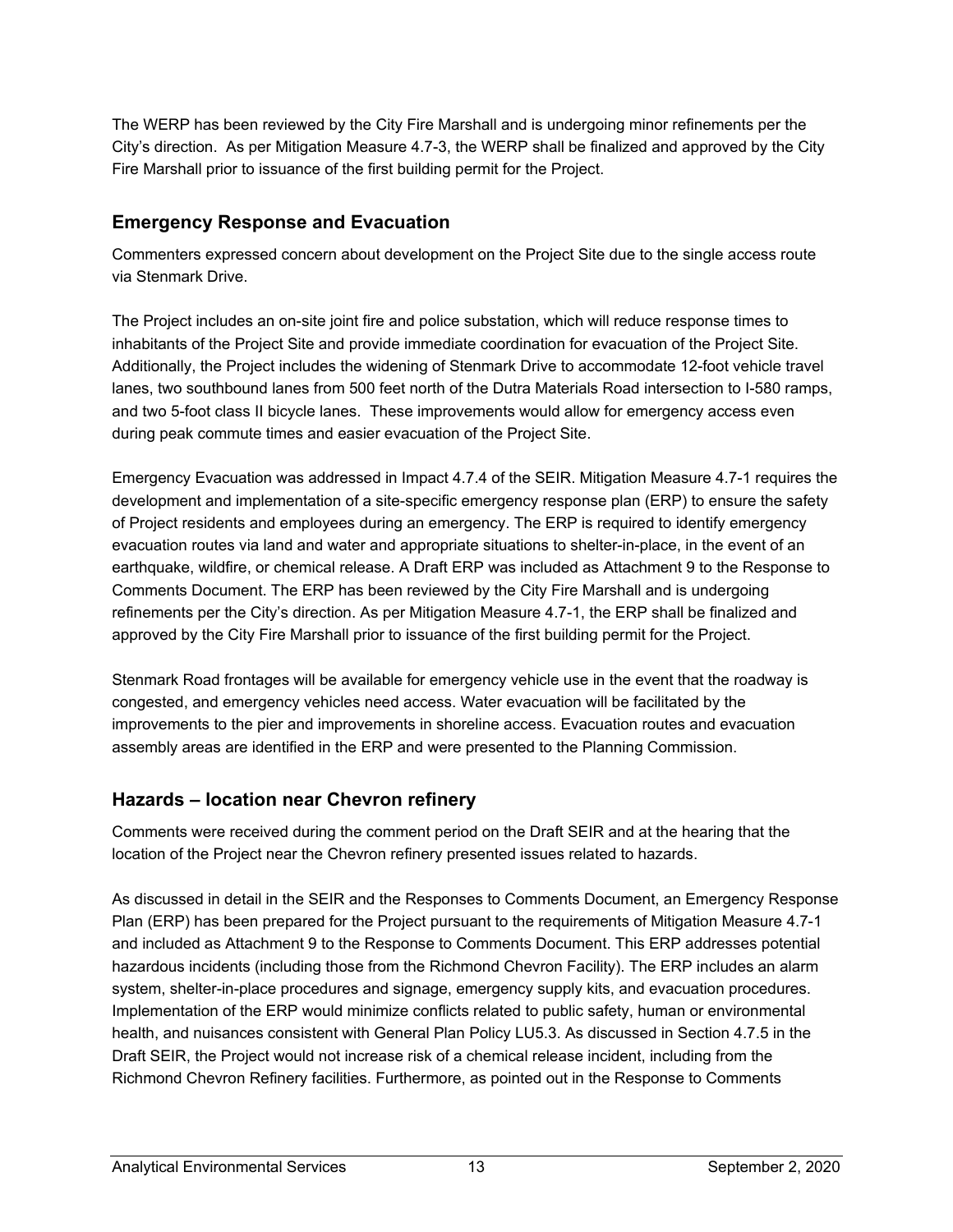Document, the Richmond Chevron Refinery also maintains its own safety plan to prevent accidental releases from its facility.

#### **Consistency of the Project with the Richmond General Plan and the Reuse Plan**

Commenters raised concerns about the Project's consistency with the current language of the General Plan and conceptual land use and open space plans of the Reuse Plan.

Consistency of the Project with the Richmond General Plan and the Reuse Plan was addressed in Impact 4.9.1 and Appendix L of the SEIR. The Project includes a General Plan Amendment and rezoning to change the Project Site General Plan land use designations and zoning designations to allow for the proposed development. Therefore, if the Project is approved, it will be consistent with the General Plan as amended.

The purpose of the Reuse Plan was to serve as a high-level guide for the coherent reuse, preservation, and development of the Project Site and to provide development options. As described in response to Comment O1-3 of the Response to Comments Document, the Reuse Plan offers suggestions for development and provides examples of opportunities and constraints for the different land uses on the Project Site, but allows flexibility in final development decisions given consistency with other regional regulations and planning documents, including the General Plan. The land use and open space plans in the Reuse Plan are labeled "conceptual" and the Reuse Plan envisioned additional planning efforts would be needed and would revise and refine its conceptual plans. The Project is generally consistent with the Reuse Plan as it includes:

- Preservation of Historic District;
- Retention of 70 percent of Open Space; and
- Incorporates ideas from the proposed reuse potential described in the Reuse Plan, including permitting residential and commercial uses, providing a shoreline park, and providing trails through hillside open space.

## **Transportation**

A commenter from the public referred to a traffic study prepared by a commenter on the Draft SEIR and stated that it was "not refuted" in the Final EIR.

A transportation report by Tom Brohard and Associates (Brohard Report) submitted by a commenter evaluated the traffic impacts of the Citizen for East Shore Parks Community Plan and compared those impacts to those disclosed for the Project in the SEIR. The report did not re-evaluate the traffic impacts of the proposed Project. Both the Brohard Report and the Draft SEIR conclude that the Community Plan (Alternative D in the Draft SEIR) would have fewer adverse transportation impacts than the Project. While the Community Plan Alternative would generate less traffic, the Brohard Report fails to note that most of the major transportation improvements that are included as part of the Project would also be required for the Community Plan Alternative, including the reconstruction of over a mile of Stenmark Drive, installation of a traffic signal and the realignment of Dutra Materials Road, and substantial widening of Stenmark Drive in the vicinity of the I-580 freeway. The other off-site intersection improvements required for the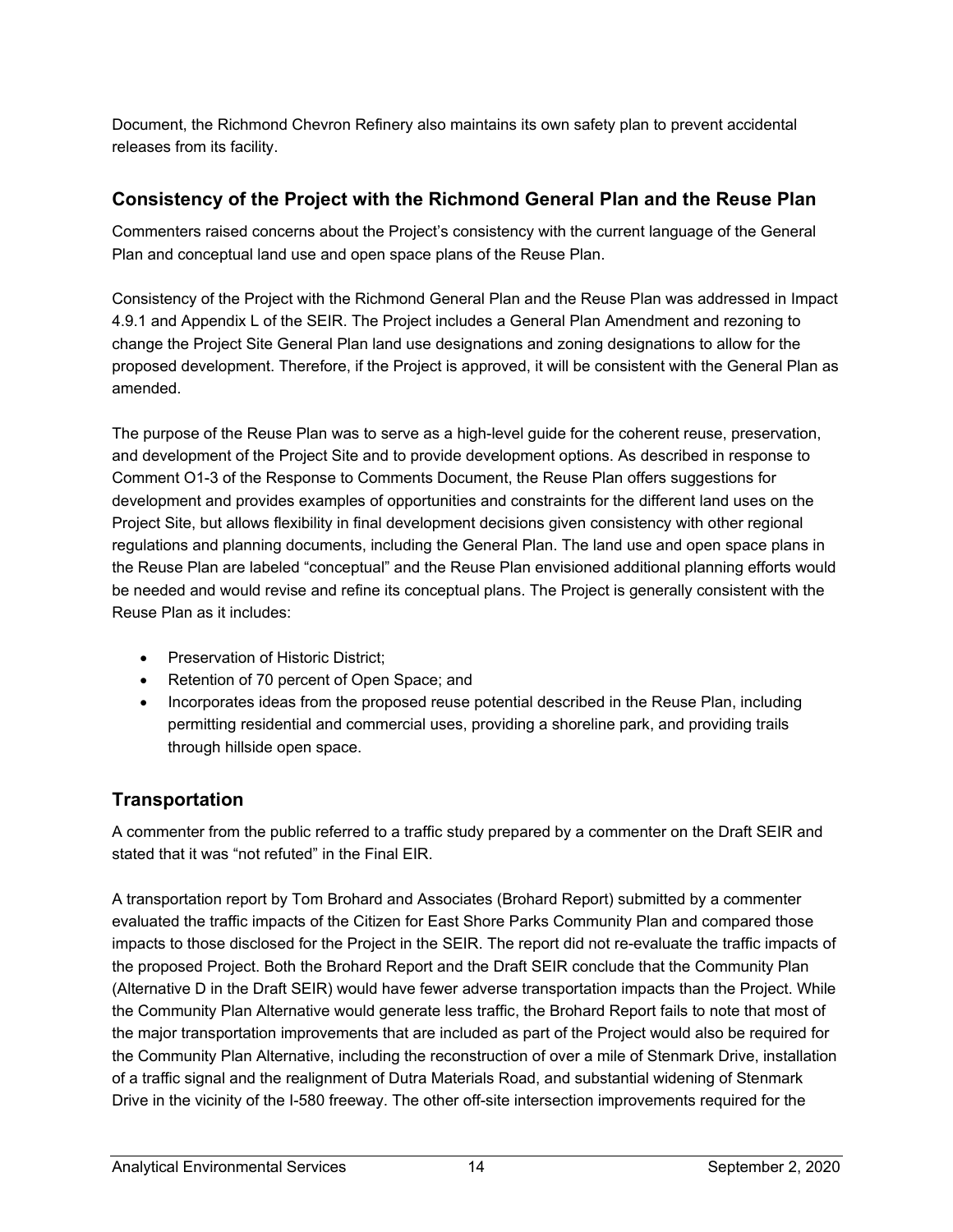Project and not the Community Plan Alternative are relatively minor. The Project applicant would improve the impacted intersections within the City's jurisdiction and would seek the permits necessary to make the improvements to impacted offsite intersections identified in the SEIR. It is anticipated that the applicant will receive the requested permits and would construct the improvements, but because the City does not control the decision or timing of the permits, the SEIR concludes these impacts are significant and unavoidable.

# **Significant and Unavoidable Traffic Impacts**

Clarification was requested regarding the determination of Significant and Unavoidable Impacts relating to traffic.

The SEIR identifies significant unavoidable traffic impacts related to congestion at the following intersections:

- Castro Street and the I-580 WB Off-Ramps/Chevron® Entrance (Existing + Project and Cumulative + Project) - Currently failing LOS
- Richmond Parkway and San Pablo Avenue (Cumulative+ Project) Currently failing LOS
- Blume Drive/I-80 WB Ramps and Richmond Parkway (Existing + Project and Cumulative+ Project) – Currently failing LOS
- Richmond Parkway and Goodrick Avenue (Existing + Project and Cumulative+ Project) Currently failing LOS

Mitigation measures are identified in the SEIR. However, these mitigation measures are outside of the City's control as they are in Caltrans or County jurisdiction. Thus, the City cannot ensure these mitigation measures will be approved. Therefore, these impacts were found to be significant and unavoidable in the SEIR. If the permits are granted by Caltrans and/or Contra Costa County, the mitigation measures would be implemented and the impacts would be reduced to less than significant.

The delay index on westbound I-580 during the AM peak hour currently exceeds the MTSO of 2.5 and therefore any increase to the delay index resulting from the Project would be considered a potentially significant impact. The Project would increase delay index by 0.2 over baseline. Mitigation Measure 4.13- 3 (STMP fees) would reduce the impact, but not to a less than significant level. To mitigate this impact, necessary improvements would include adding westbound lane capacity on the Richmond San-Rafael Bridge. However, Caltrans has no existing plans or financial commitments to widen the Richmond San-Rafael Bridge. If such plans and financial capital are secured in the future, the bridge widening likely would not be completed by the time the Project is operational. Because there is no planned improvement to which the project could contribute its fair share and the improvement is outside of the City's control, this impact is deemed significant and unavoidable even if the impact might be mitigated at some point in the future.

## **Adequacy of the TDM Plan**

A commenter raised concerns about the TDM Plan achieving the estimated trip reductions and VMT reductions. Specifically, the commenter raised concerns about potential double counting of trip reductions and VMT reductions from the TDM measure to provide a shuttle to the Richmond BART station (TDM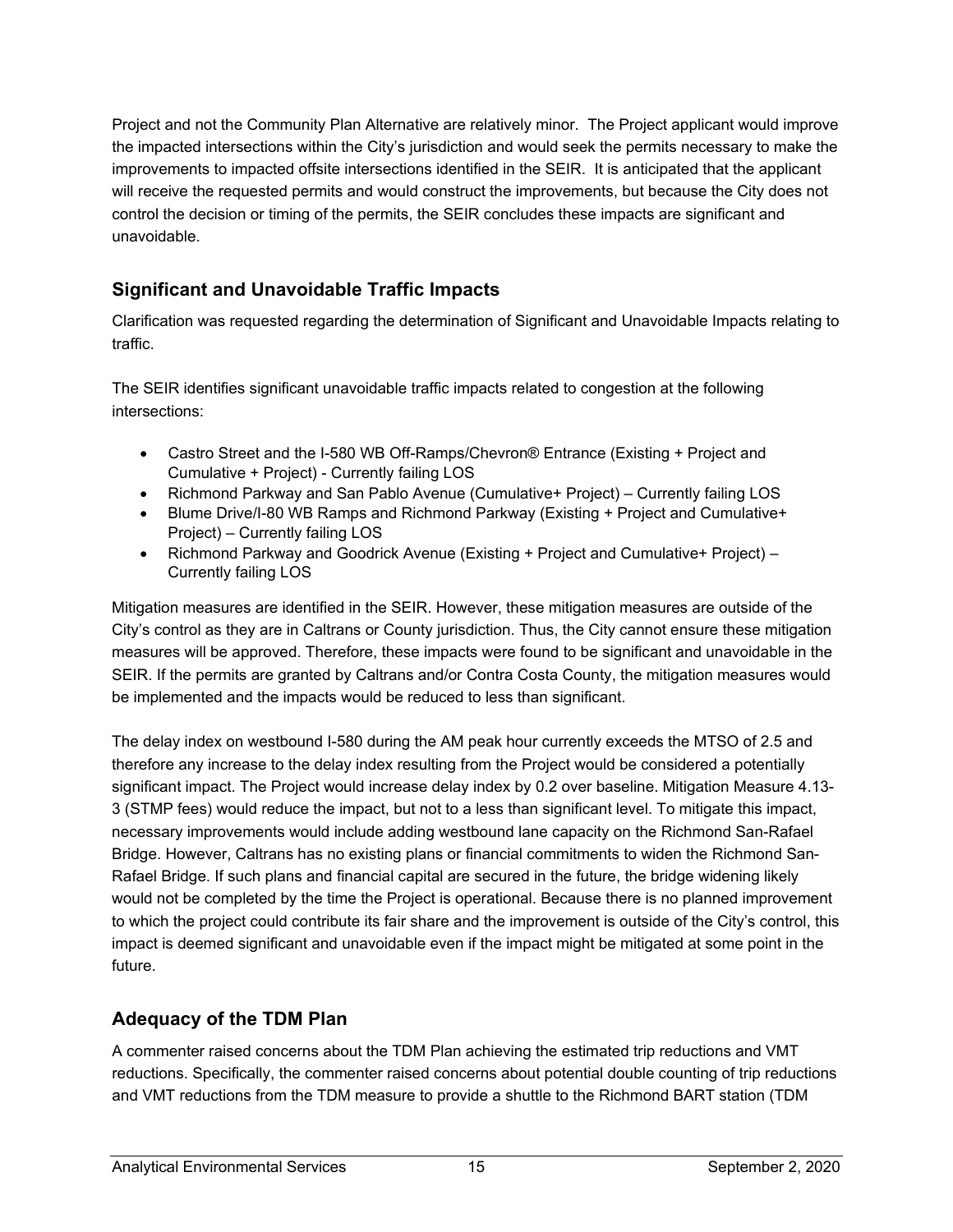Measure 1) and the measure to provide a guaranteed ride home program (TDM measure 2). Additionally, the commenter raised concerns regarding the feasibility of the TDM measure to provide Water Taxi Service (TDM Measure 10) to actually reduce VMT, but rather just replace automobile VMT with water taxi VMT.

With regards to the concern that two of the TDM measures possibly double count the reduction percentages, it should be noted that while the TDM measures add up to a 31-percent trip reduction and 28-percent VMT reduction, only a 20-percent VMT reduction is relied upon in the traffic analysis consistent with guidance from CAPCOA. This is because VMT reduction measures are not additive – in other words, if a commuter is offered three alternatives to a single occupancy vehicle, such as a ferry, a shuttle, and a bike route, he or she can only select one, and there is only one trip to offset. Therefore, even if the percent reduction from the guaranteed ride home program is removed, a 20- percent trip reduction would still be achieved. Moreover, the City will monitor the Project's trips and if the TDM measures fail to result in the required 20-percent trip reduction (which is not anticipated), the City would require additional measures, such as a more frequent (lower headway) shuttle to BART, adding a shuttle service to the Richmond Ferry Terminal, or additional on-site, end-of-trip amenities<sup>2</sup>.

The commenter states that automobile trips would be replaced by water taxi trips and that water taxi VMT is still VMT. However, according to guidelines provided by the State of California's Governor's Office of Planning and Research (OPR)<sup>[3](#page-15-1)</sup> states that: "For the purposes of [Section 15064.3(a)], 'vehicle miles traveled' refers to the amount and distance of *automobile travel* attributable to a project." Here, the term "automobile" refers to on-road passenger vehicles, specifically cars and light trucks. Therefore, taking vehicles off of the roadway network to use the water taxi would reduce VMT. Because water taxi VMT is not the same as automobile VMT, TDM measure 10 would in fact reduce VMT.<sup>1</sup> Further, the GHGRP requires the use of a zero-emission water taxi for the Project; any automobile trips that would be converted to water taxi trips would result in zero mobile emissions, which is in the spirit and intent of VMT policies to reduce mobile emissions in California.

## **Tribal Cultural Resources – Consultation Under AB 52 and SB 18**

Commenters raised concerns about tribal consultation under AB 52 and SB18 and the engagement of the Confederated Villages of Lisjan (Ohlone) Tribe.

The City provided formal notification of the preparation of the Draft SEIR to all listed tribal representatives on June 25, 2019. Only Guidiville Indian Rancheria responded within the required time period for AB 52 and SB 18 consultation.

<span id="page-15-0"></span><sup>&</sup>lt;sup>2</sup> Kimley Horn, 2020. Memorandum regarding the Response to Comments from CESP, SPRAWLDEF, and PMA for the TDM Memorandum for Point Molate. Dated August 17, 2020

<span id="page-15-1"></span><sup>&</sup>lt;sup>3</sup> Technical Advisory on Evaluating Transportation Impacts in CEQA. Governor's Office of Planning and Research. State of California. December 2018.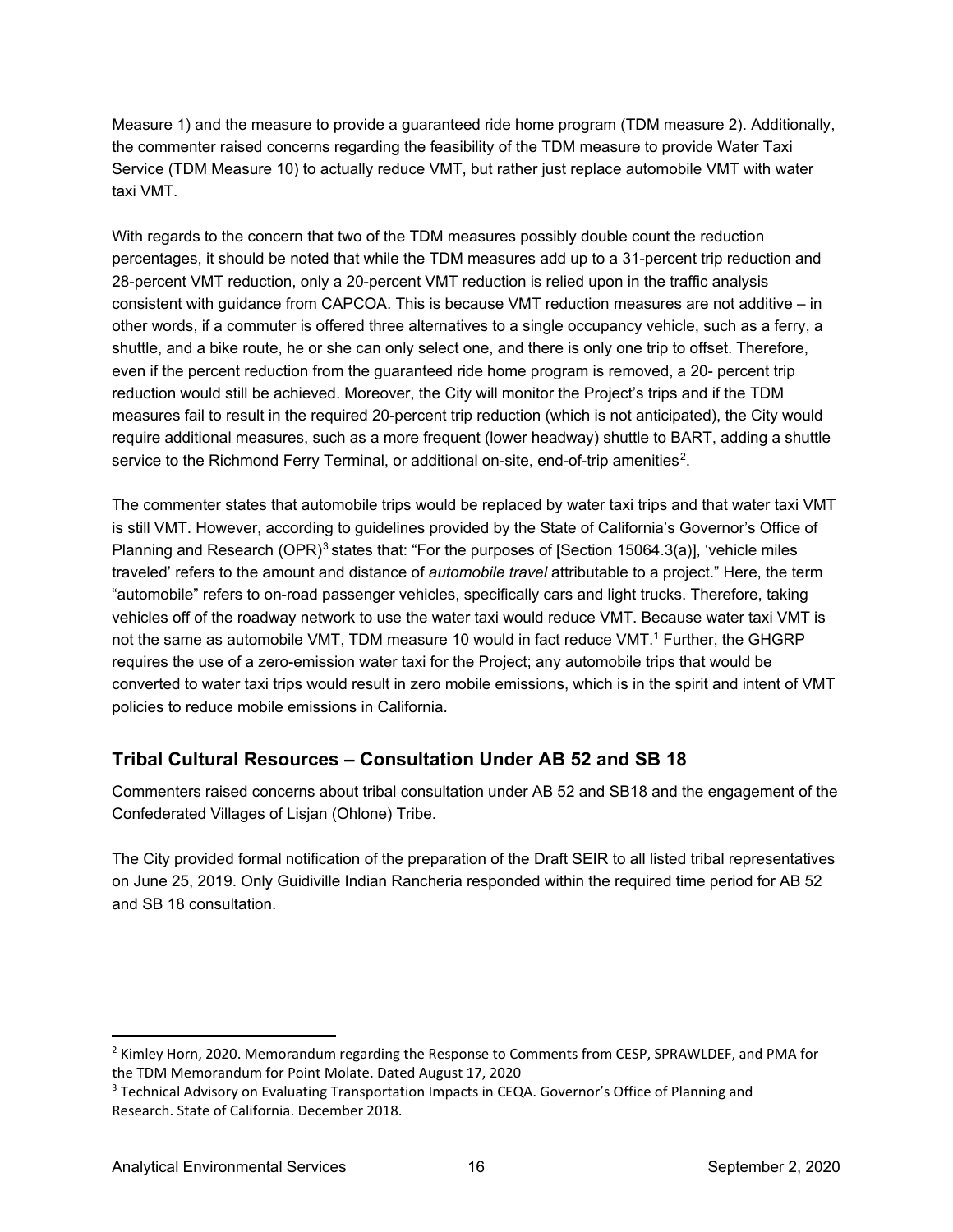In addition, two tribes requested consultation outside of AB 52 and SB 18:

- Confederated Villages of Lisjan (Ohlone)
- Wilton Rancheria

These tribes provided information to refine the mitigation measures relating to cultural resources and tribal cultural resources. Mitigation Measures 4.4-3, 4.4-4, 4.4-6, and 4.4-7 require tribal monitoring during construction of the project. Mitigation Measure 4.4-6 includes a specific requirement for the project proponent to invite the Lisjan tribe to participate in monitoring ground-disturbing activities and fund the monitoring activities of the monitors selected by Lisjan. Protection of the known burial sites, CA-CCO-283 and CA-CCO-284, are included in Mitigation Measure 4.4-3, which requires a 50-foot avoidance buffer around the site and monitoring if construction is less than 50 feet from the known boundaries of either site. Monitoring by a team of archaeological and tribal monitors—like all costs associated with the Project— would be paid for by the developer. Monitoring will focus on areas with known resources and areas where resources may potentially occur but will also include spot checks of lower potential locations. The Confederated Villages of Lisjan (Ohlone) reached out to the City in April 2020. The City coordinated with the Tribe immediately and has held several meetings, as well as two site visits, to ensure meaningful participation in the CEQA process. Coordination is ongoing and will continue through construction of the Project. Response to Comment A1-1 provides additional information on the process and substantive efforts to avoid and protect tribal cultural resources.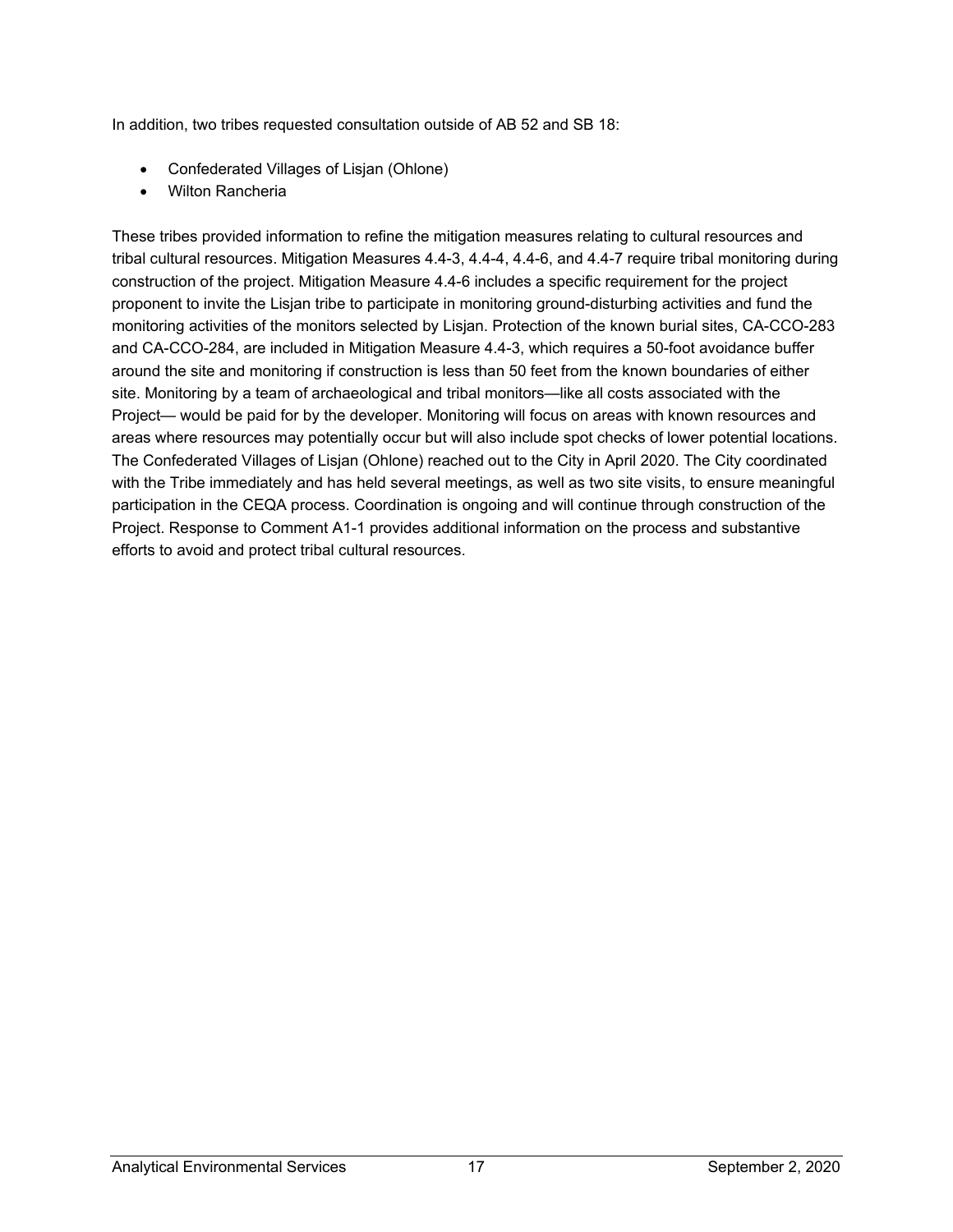#### **Attachment – Survey Biologist Qualifications**

## **Cedrick Villaseñor, Botanist**

**Education:** B.S., Ecology and Systematic Biology, California Polytechnic University

**Certifications/Permits:** Blunt-Nose Leopard Lizard Surveyor (Level 1)

Mr. Villaseñor is a biologist with 15 years of professional experience conducting fieldwork as a botanist, wildlife biologist, and restoration ecologist. He has extensive knowledge of the natural history and conservation status of California's flora and fauna.

Mr. Villaseñor has provided biological and regulatory expertise on federal, state, county, city, and private projects. Services provided range from biological resource analysis, conservation planning, focused special-status species surveys, and biological monitoring. He also prepares biological reports for CEQA and NEPA compliance documents. Biological monitoring experience includes pre-construction surveys, implementation of biological and environmental compliance measures, and regulatory compliance documentation.

He has provided biological and regulatory expertise on a variety of special status, threatened, and endangered amphibian species. Mr. Villaseñor has also conducted general reconnaissance and focused protocol level surveys within a wide range of habitats throughout California, and has lead a variety of nesting bird, herpetological, and small mammal special-status species surveys. He has conducted hundreds of hours of nesting bird surveys where he has detected, documented, and monitored dozens on active nests within a wide range of habitats. Additionally, Mr. Villaseñor has experience in focused special-status species surveys for burrowing owls, golden and bald eagles, least bell's vireo, California gnatcatcher, San Joaquin kit fox, foothill yellow-legged frog, California red-legged frog, arroyo toad, California tiger salamander, southwestern pond turtle, and Mojave desert tortoise. He also conducts bat habitat assessments, roost site surveys, emergence surveys, and has conducted active and passive acoustical bat surveys using a variety of bat detectors and analytical software.

Mr. Villaseñor is specialized in a variety of botanical fields and has led rare plant surveys and floristic inventories across the southwestern United States. He is permitted to collect special-status species voucher specimens and seeds. Other botanical experience includes vegetation classification and mapping, vegetation community monitoring, and jurisdictional wetland delineations. Mr. Villaseñor has managed restoration projects where he prepared habitat restoration plans and subsequent monitoring documentation. Restoration methods regularly practiced include invasive weed management, native plant seed collection, propagation, and out planting.

## **Kathleen Sholty, Biologist**

# **Education:** M.S., Wildlife Biology, Humboldt State University

B.S., Biology, Kalamazoo College

Ms. Sholty is a biologist with extensive experience in conducting surveys and biological assessments for special-status species and other biological resources. She has regularly worked as a biological consultant with local, state, and federal agencies, including the U.S. Fish and Wildlife Service, the U.S. Army Corps of Engineers, the Bureau of Land Management, and the California Department of Fish and Wildlife (CDFW). She is a skilled writer with a background in scientific research and completed her Master's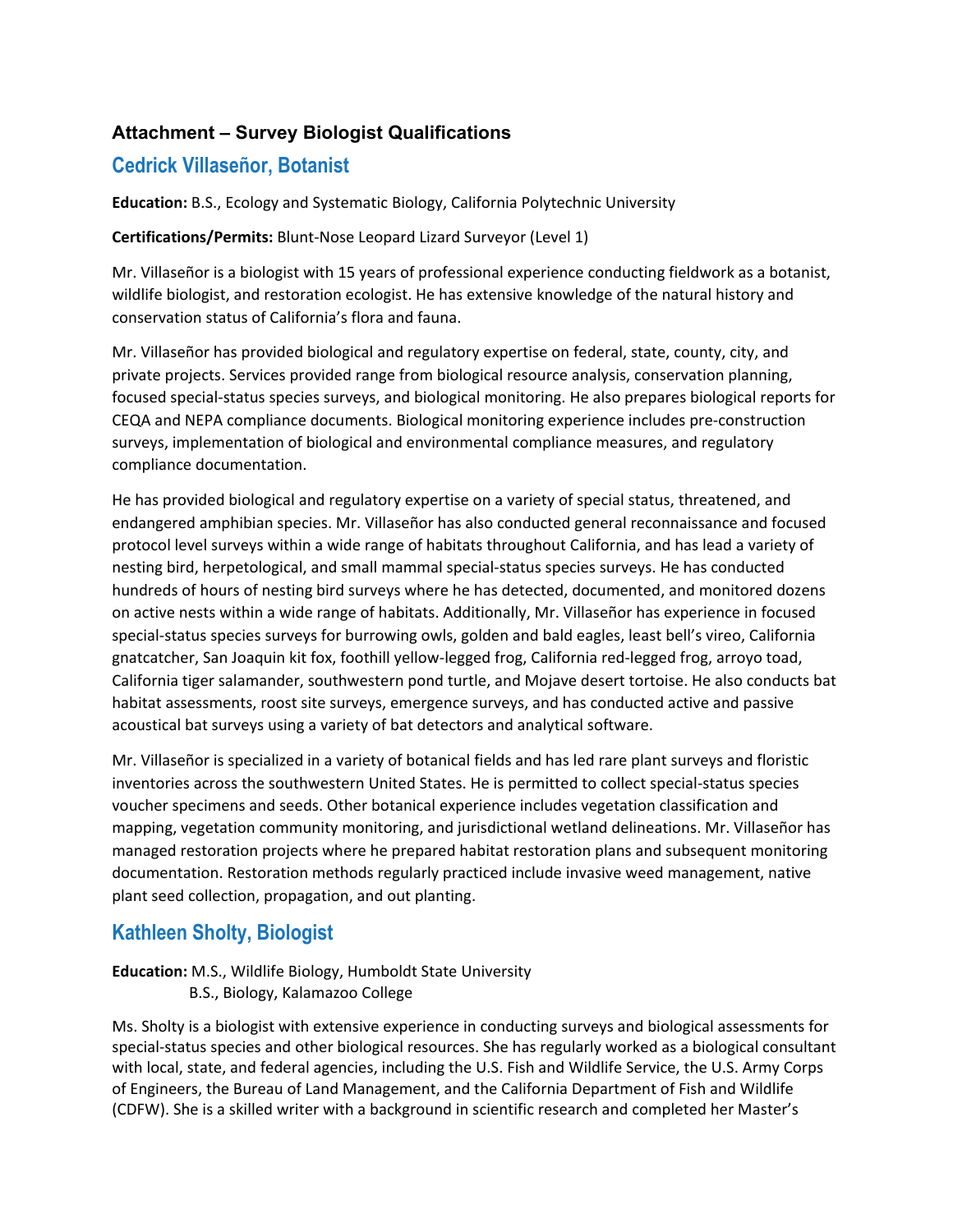Thesis work on disease ecology in small mammals.

Ms. Sholty has over 12 years of experience conducting both field and lab work, including live-traps, mist-netting, radio-telemetry, and genetic analyses. As a research assistant for the Wildlife Investigations Lab for CDFW, Ms. Sholty conducted research on numerous special-status species. Ms. Sholty is highly knowledgeable in wildlife ecology and has conducted a wide range of habitat assessments and data analyses.

Ms. Sholty has conducted planning-level habitat surveys for projects located near wetlands, vernal pools, grasslands, woodlands, and riparian habitats, including surveys for California tiger salamander, giant garter snake, and nesting birds. She has prepared biological constraints analyses and recommended permits and mitigation measures for sensitive wetland habitats and species. Ms. Sholty is also experienced in documenting special-status species to meet federal permit requirements.

# **Dave Pfuhler, Biologist**

**Education:** B.S., Environmental Science/Natural Resource Management, SUNY Binghamton University

**Certifications/Permits:** Plant Voucher Collecting Permit (No. 2081(a)-18-153-V)

Mr. Pfuhler is a biologist with extensive experience in both the public and private environmental sector. He has a strong understanding of riparian and forest ecology, as well as environmental compliance within the California Public Utility Code and regulatory processes. He provides professional consulting services to local, state, and federal agencies, including the U.S. Fish and Wildlife Service, the U.S. Army Corps of Engineers, the California Department of Fish and Wildlife (CDFW), state and regional water quality control boards, as well as private clients and Native American tribes. He has identified specialstatus species, along with migratory birds and raptors.

A majority of Mr. Pfuhler's work has involved fisheries and watershed related activities. He has assisted with biological assessments, aquatic organism passage surveys, land management plans, stormwater pollution prevention plan development and inspection, and sustainable best management practices (BMP) planning and implementation. Additionally, Mr. Pfuhler has assisted with fuel hazard reduction planning for PG&E, and assessed habitats to produce sustainable BMPs.

Mr. Pfuhler conducts biological surveys to identify listed plant and animal species, habitat types, wetlands and waters of the U.S, and other environmental constraints while using GPS technology. His work includes the identification of riparian areas that may provide habitat to the San Joaquin kit fox and other threatened species as well as the identification of potential impacts migratory birds' nests that may be impacted during construction. Mr. Pfuhler regularly prepares NEPA documentation, performs construction monitoring, and performs other tasks necessary for permitting.

## **Amy Gondran, Biologist**

**Education:** M.S., Forestry, Virginia Tech

B.S., Wildlife and Fisheries Sciences, Texas A&M University

Ms. Gondran is a biologist with a broad range of experience in multiple natural resource disciplines including wildlife ecology and conservation, soils, water quality, and stream assessments. Her